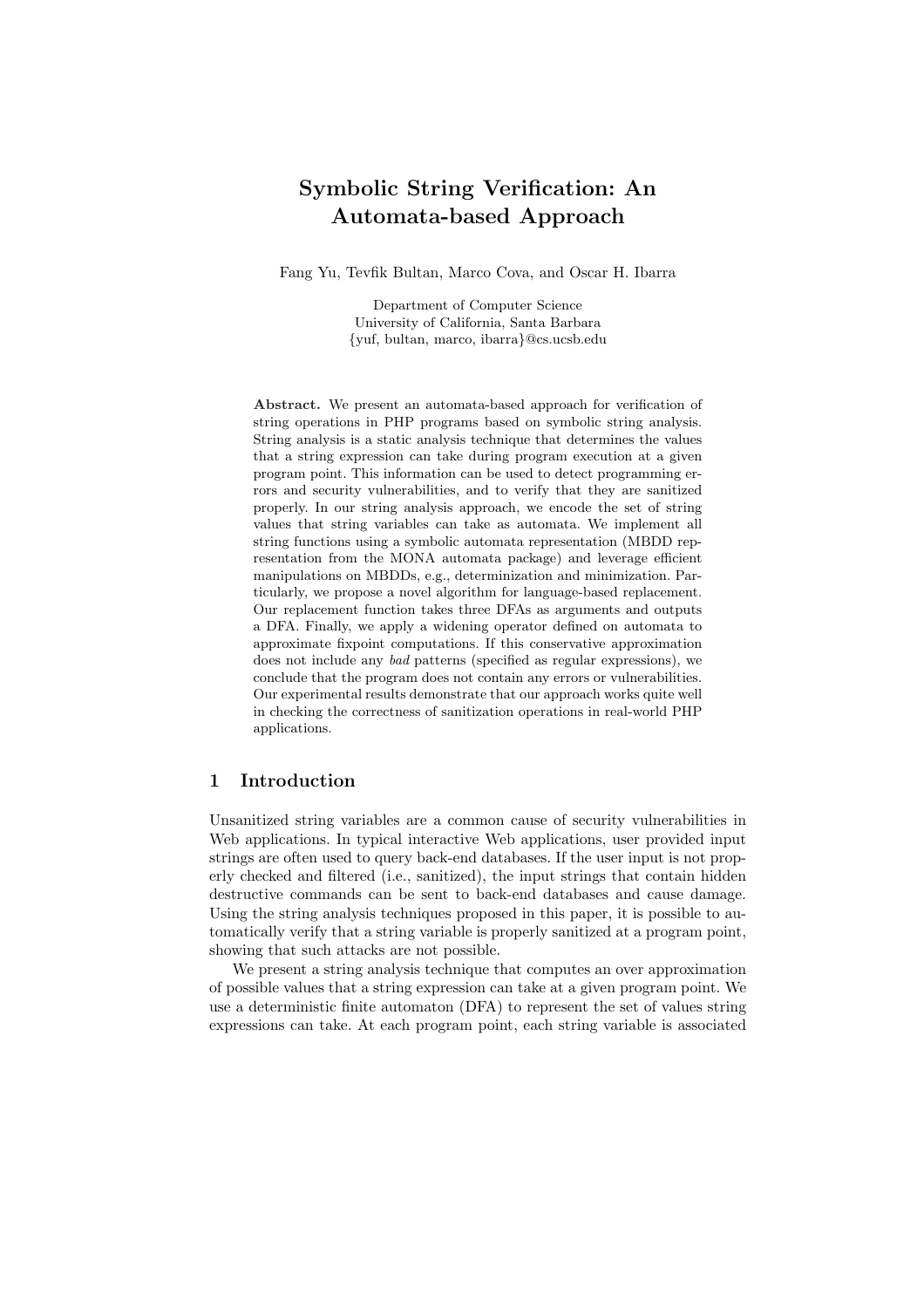with a DFA. The language accepted by the DFA corresponds to the values that the corresponding string variable can take at that program point.

The string analysis technique we present is a forward reachability computation that uses DFA as a symbolic representation. We use the symbolic DFA representation provided by the MONA DFA library [4], in which transition relations of the DFA are represented as Multi-terminal Binary Decision Diagrams (MBDDs). We iteratively compute an over approximation of the least fixpoint that corresponds to the reachable values of the string expressions. In each iteration, given the current state DFA for all the variables, we compute the next state DFA. We present algorithms for next state computation for string operations such as concatenation and language-based replacement. Particularly, we present an algorithm for the language-based replacement operation that computes the DFA for replace( $M_1$ ,  $M_2$ ,  $M_3$ ) where  $M_1$ ,  $M_2$ , and  $M_3$  are DFAs that accept the set of original strings, the set of match strings, and the set of replacement strings, respectively.

Our language-based replacement operation is essential to model various builtin functions of PHP language that can be used to perform input validation. These functions provide a general mechanism to scan a string for matches to a given pattern, expressed as a regular expression, and to replace the matched text with a replacement string. As an example of modeling these functions, consider the following statement:

\$username = ereg\_replace("<script \*>", "", \$\_GET["username"]);

The expression **GET**["username"] returns the string entered by the user, the ereg replace call replaces all matches of the search pattern with the empty string, and the result is assigned to the variable username. This statement can be precisely modeled by our language-based replacement operation, where  $M_1$ accepts arbitrary strings,  $M_2$  accepts the set of strings that is  $\leq$  script followed by zero or more spaces and terminated by the character  $\ge$ , and  $M_3$  accepts the empty string.

We believe that we are the first to extend the MONA automata package to analyze these complex string operations on real programs. In addition to precisely computing the language-based replacement operation, another difficulty is implementing these string operations without using the standard constructions based on the  $\epsilon$ -transitions since the MBDD-based automata representation used by MONA does not allow  $\epsilon$ -transitions. We model non-determinism by extending the alphabet with extra bits and then project them away using the on-the-fly subset construction algorithm provided by MONA. We apply the projection one bit at a time, and after projecting each bit away, we use the MBDD-based automata minimization to reduce the size of the resulting automaton.

Since DFA can represent infinite sets of strings, the fixpoint computations are not guaranteed to converge. To alleviate this problem, we use the automata widening technique proposed in [3] to compute an over-approximation of the least fixpoint. This widening operator was originally proposed for automata representation of arithmetic constraints but the intuition behind it is applicable to any symbolic fixpoint computation that uses automata.

We implemented the proposed string analysis technique for PHP programs. PHP is a scripting language which is widely used in implementing interactive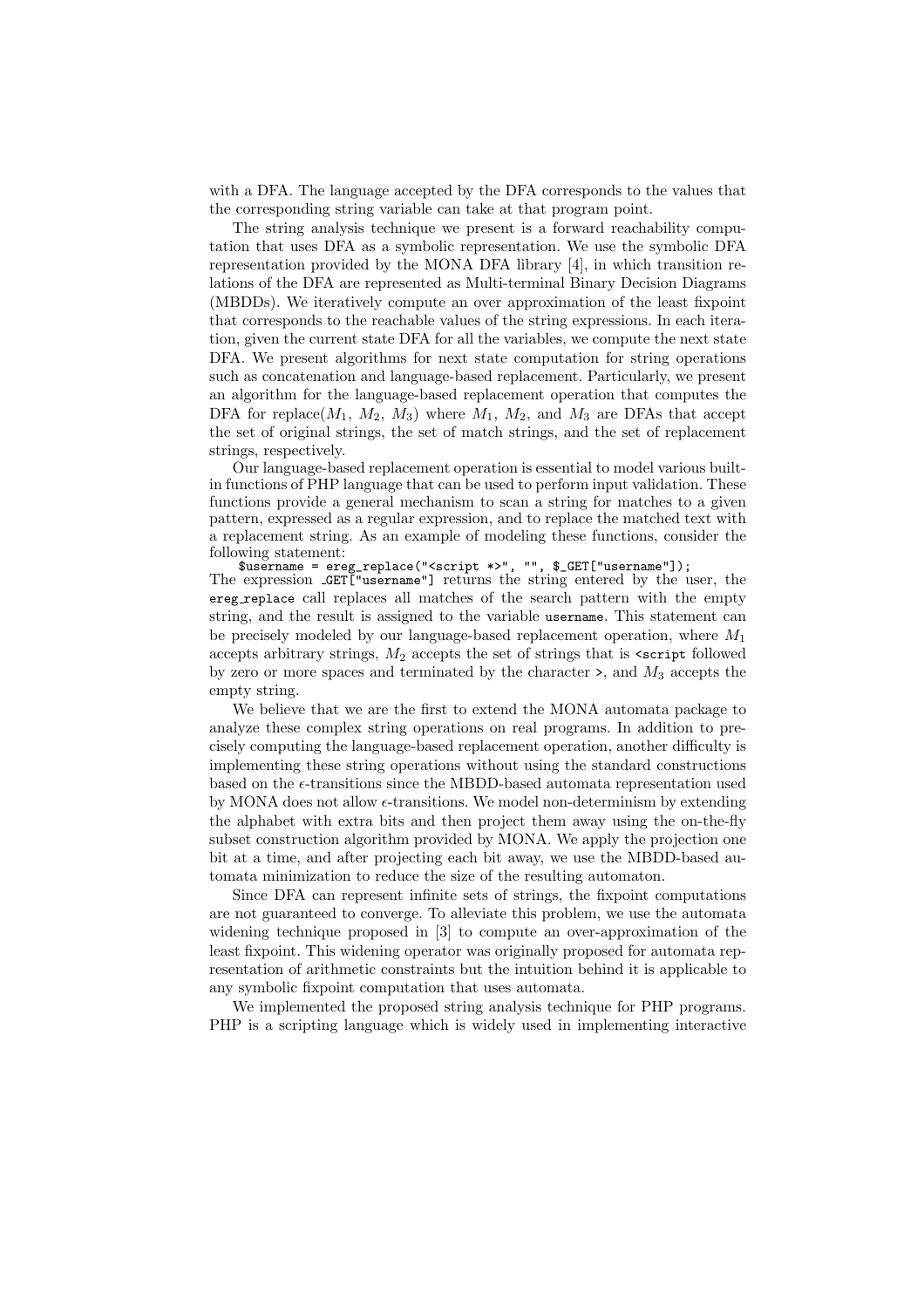Web applications. Our experiments show that the proposed symbolic analysis technique works quite well and can be used to prove the correctness of sanitization in real-world PHP applications.

An Example: Consider the PHP program segment below which demonstrates a vulnerability from a guestbook application called PBLguestbook-1.32:

```
1: foreach ($_POST as $name => $value) {
2: if ($name != 'process' && $name != 'password2') {
3: $count++;
4: $result .= "'$name' = '$value'";
5: if ($count <= $numofparts)
6: $result .= ", ";
7: }
8: }
9: $query = "UPDATE 'pblguestbook_config' SET $result";
10: mysql_query($query);
```
This program segment traverses the input strings entered by the user (which are stored in the POST array) in a loop (lines 1-8) and constructs a query string by accumulating them (by concatenating them to the result variable). This query is then sent to the back-end database (line 10).

This program shows an example of a SQL injection vulnerability. Input strings are concatenated in the loop at lines 1-8 to form the string used to query the application's database. Since no sanitization is performed, an attacker can modify the query, for example, by injecting a parameter with value '; DROP DATABASE #. In this case, the SQL string sent to the database will be UPDATE 'pblguestbook config' SET 'name' = ''; DROP DATABASE #'. Note that the ';' character separates distinct queries and the '#' character starts a comment. Therefore, if the database allows the execution of multiple queries, it will execute the legitimate query intended by the developer and the injected query that drops the entire database. The vulnerability can be fixed by adding a sanitization step on the input parameters before the query string is formed.

A properly sanitized version of this program segment would be:

```
1: foreach ($_POST as $name => $value) {
1.1: \text{name} = \text{preg\_replace}("/[^a-zA-Z0-9]/", "", \text{frame});1.2: \text{value} = \text{preg\_replace}("///", \text{ ""}, \text{ } \text{value};2: if ($name != 'process' && $name != 'password2') {
3: $count++;
4: $result .= "'$name' = '$value'";
5: if ($count <= $numofparts)
6: $result .= ", ";
7: }
8: }
9: $query = "UPDATE 'pblguestbook_config' SET $result";
10: mysql_query($query);
```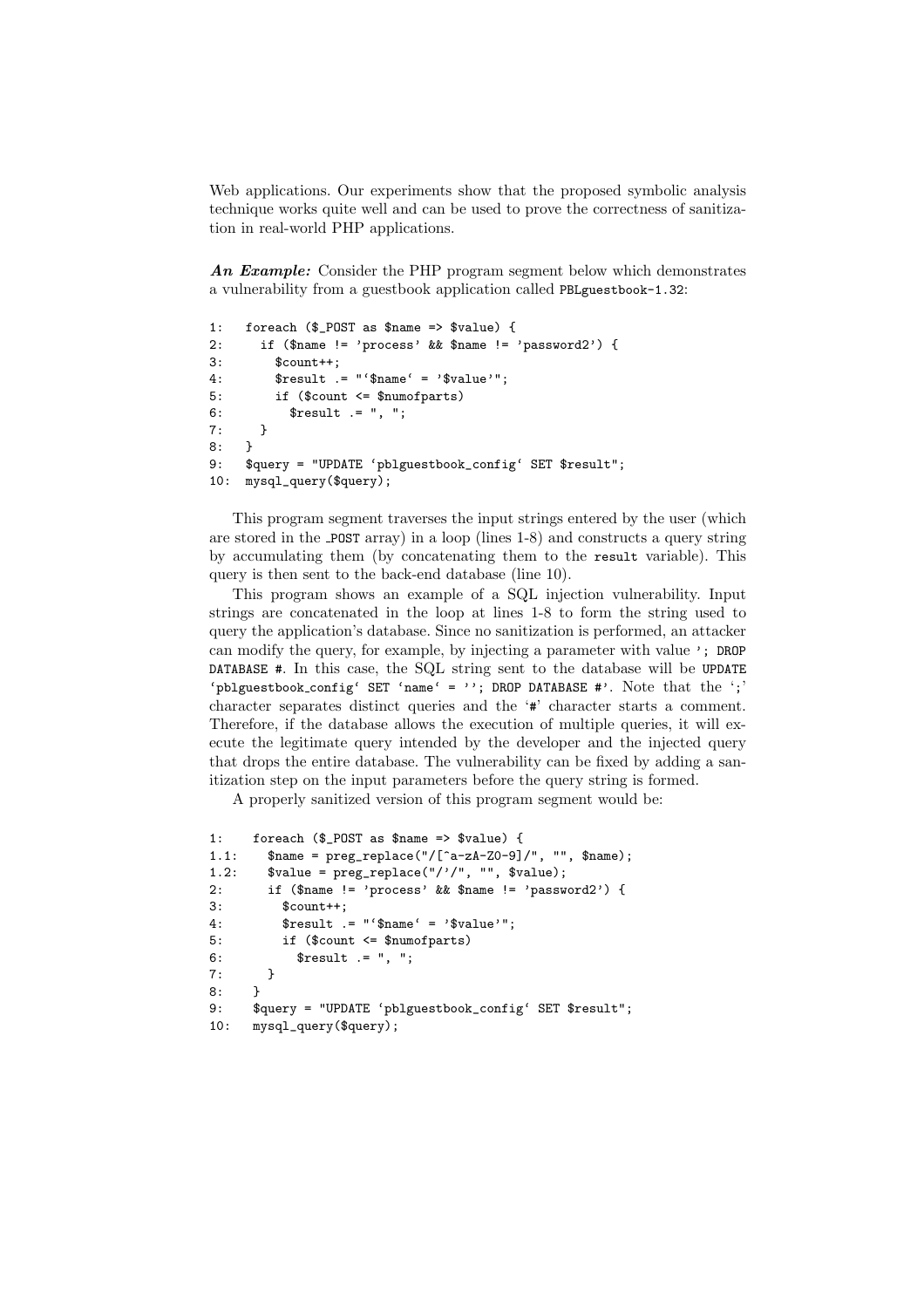The sanitization is achieved in lines 1.1 and 1.2 by deleting potentially problematic characters in variables \$name and \$value, hence preventing a possible SQL command injection attack. We analyzed both the vulnerable and the sanitized versions of this program segment using our string analysis tool. Our string analysis tool constructed a DFA that gives an over-approximation of the string values that the variable query can take at line 10. We wrote a regular expression characterizing strings that can be used for SQL command injection and converted it to a DFA. (Note that these types of attack DFAs can be constructed once and stored in a library. They do not have to be specified separately for each program that is being analyzed). Then, we checked if the intersection of the language recognized by the DFA for the query variable at line 10, and the DFA characterizing the SQL command injection attack is empty. When we applied our analysis to the vulnerable program segment shown above, our string analysis tool reported that the intersection is not empty, i.e., the program segment might be vulnerable. However, when we applied our analysis to the sanitized version, our tool reported that the intersection is empty, proving that the variables are properly sanitized.

It is worthwhile to note some of the challenges in analyzing the example given above. First, in order to prove that the variables are properly sanitized, we need to statically interpret the replacement function preg replace with reasonable precision. Second, our fixpoint computation has to converge even though the above program segment contains a loop. We are able to handle both of these challenges by 1) proposing and implementing a novel language-based replacement operation and 2) using an automata widening operator. Note that, for the sanitized program segment, the fixpoint computation without widening will not converge. Moreover, a naive over-approximation, that sets the values of the variables that are updated in a loop to all possible strings, will not be a tight enough approximation to verify the sanitized program segment.

The rest of the paper is organized as follows. In Section 2, we describe our symbolic string analysis algorithm. In Section 3, we describe the implementation of the closure, concatenation and replacement operations. In Section 4, we discuss the widening operation. In Section 5, we summarize our experiments. In Section 6, we discuss the related work, and, in Section 7, we conclude the paper.

# 2 Automata-based String Analysis

Most of the string manipulation operations performed in real-world applications can be reduced to the following four operations:

- assignment: assigns the current string value of a variable to another variable (the assignment operator in PHP is "=");
- concatenation: concatenates two string variables and/or constants (the concatenation operation in PHP is ".");
- replacement: replaces the parts of a string that match the given pattern with the given replacement string (there are several string replacement func-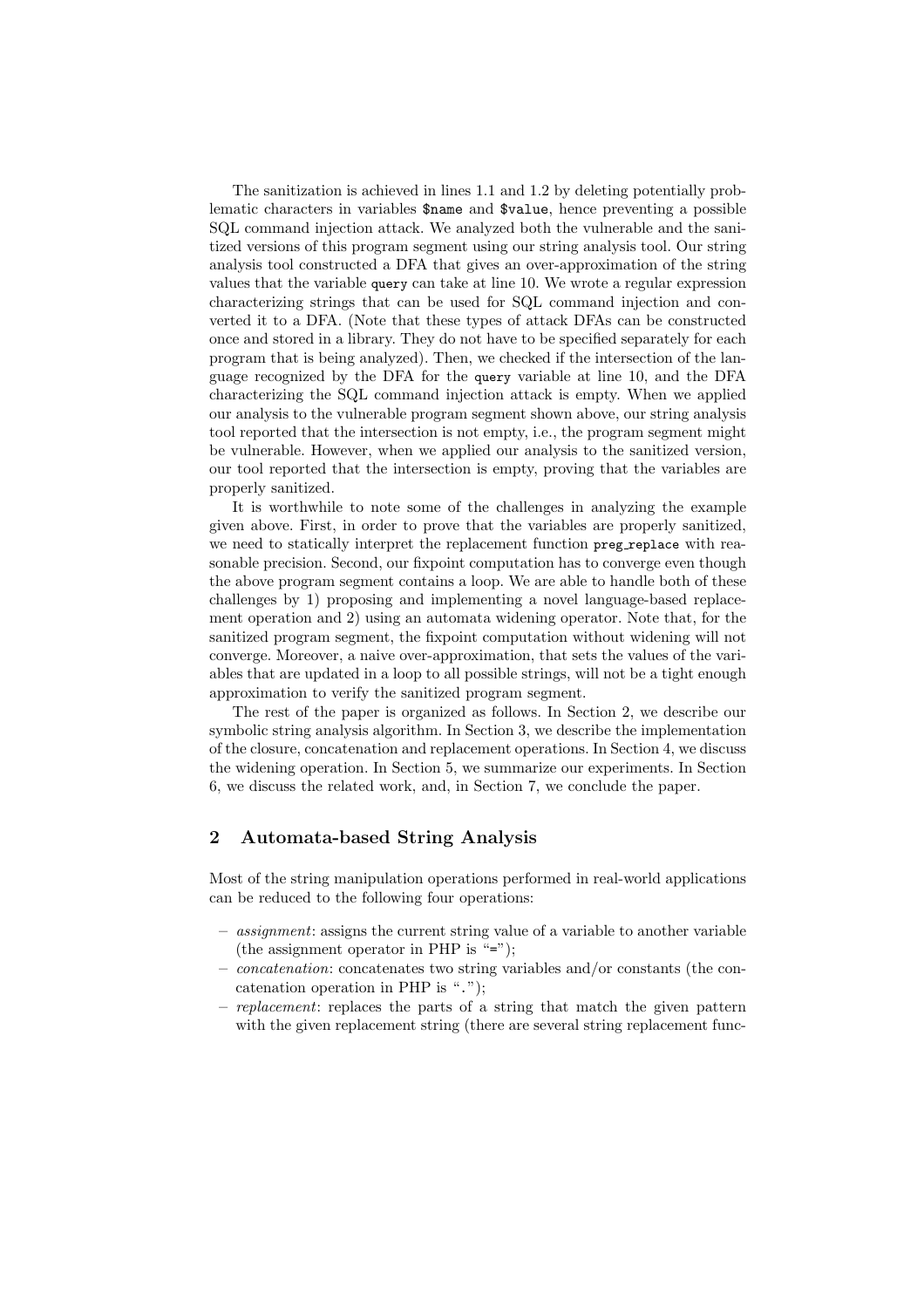tions in PHP such as htmlspecialchars, tolower, toupper, str replace, trim, preg replace and ereg replace, and they can all be converted to this form). restriction: restricts the value of a string variable based on a branch condition.

The first step of string analysis is to construct a control flow graph (CFG) that only contains string variables and operations on string variables. We define a CFG as a tuple  $(V, S, E)$  where V is the set of string variables, S is the set of statements and  $E \subseteq S \times S$  is the set of control flow edges. Each statement  $s \in S$ could be one of the following operations: null, assign, concat, replace, restrict, input. The null operation represents the statements that do not influence the string variables and, hence, have been removed. We use assign to denote the assignment of a string constant or a variable to a string variable. We use concat to denote the assignment operations that assign concatenation of two string constants and/or variables to a string variable. We use replace to denote the assignment of a string value computed by a replacement operation to a string variable. We use restrict to denote the restriction of a string value in order to model branch conditions. For instance, considering a branch condition  $v = e$ , where e is a regular expression, we add  $restrict(v, e)$  at the beginning of the truth branch and  $restrict(v, \bar{e})$  at the beginning of the false branch where  $\bar{e}$ indicates to restrict the string values of  $v$  to the complement set of  $e$ . Finally, we use input to denote a read operation, where a string variable is assigned a value provided by a user.

Automata Operations: In order to implement the automata-based string analysis, we implement the following operations:

- CONSTRUCT(regexp e): Returns a DFA  $M$ ,  $L(M) = \{w \mid w \in L(e)\}.$
- CLOSURE(DFA  $M_1$ ): Returns a DFA  $M, L(M) = \{w_1w_2...w_k \mid k > 0, \forall i, 1 \leq$  $i \leq k, w_i \in L(M_1)$ .
- CONCAT(DFA  $M_1$ , DFA  $M_2$ ): Returns a DFA  $M$ ,  $L(M) = \{w_1w_2 \mid w_1 \in$  $L(M_1), w_2 \in L(M_2)$ .
- REPLACE(DFA  $M_1$ , DFA  $M_2$ , DFA  $M_3$ ): Returns a DFA  $M$ ,  $L(M)$  =  $\{w_1c_1w_2c_2\ldots w_kc_kw_{k+1} \mid k>0, w_1x_1w_2x_2\ldots w_kx_kw_{k+1} \in L(M_1), \forall i, x_i \in$  $L(M_2)$ ,  $w_i$  does not contain any substring accepted by  $M_2, c_i \in L(M_3)$ .
- UNION(DFA  $M_1$ , DFA  $M_2$ ) : Returns a DFA  $M$ ,  $L(M) = L(M_1) \cup L(M2)$ .
- Intersect(DFA M1, DFA M2): Returns a DFA M, L(M) = L(M1)∩L(M2).
- WIDENING(DFA  $M_1$ , DFA  $M_2$ ): Returns a DFA M,  $L(M) \supseteq L(M_1) \cup L(M_2)$ .
- EQUCHECK(DFA  $M_1$ , DFA  $M_2$ ): Checks whether  $L(M_1) = L(M_2)$ .
- EMPCHECK(DFA M): Checks whether  $L(M) = \emptyset$ .
- Empty(): Returns a DFA which does not accept any string.
- $-$  UNIVERSAL(): Returns a DFA which accepts all the strings.

String Analysis Algorithm: The string analysis algorithm, takes a CFG, a program point, a string variable and an attack pattern as input. It computes  $|V| \times |S|$  DFA, where the DFA  $(v, s)$  accepts the language that corresponds to all the string values that the variable  $v$  can take at the program point s during any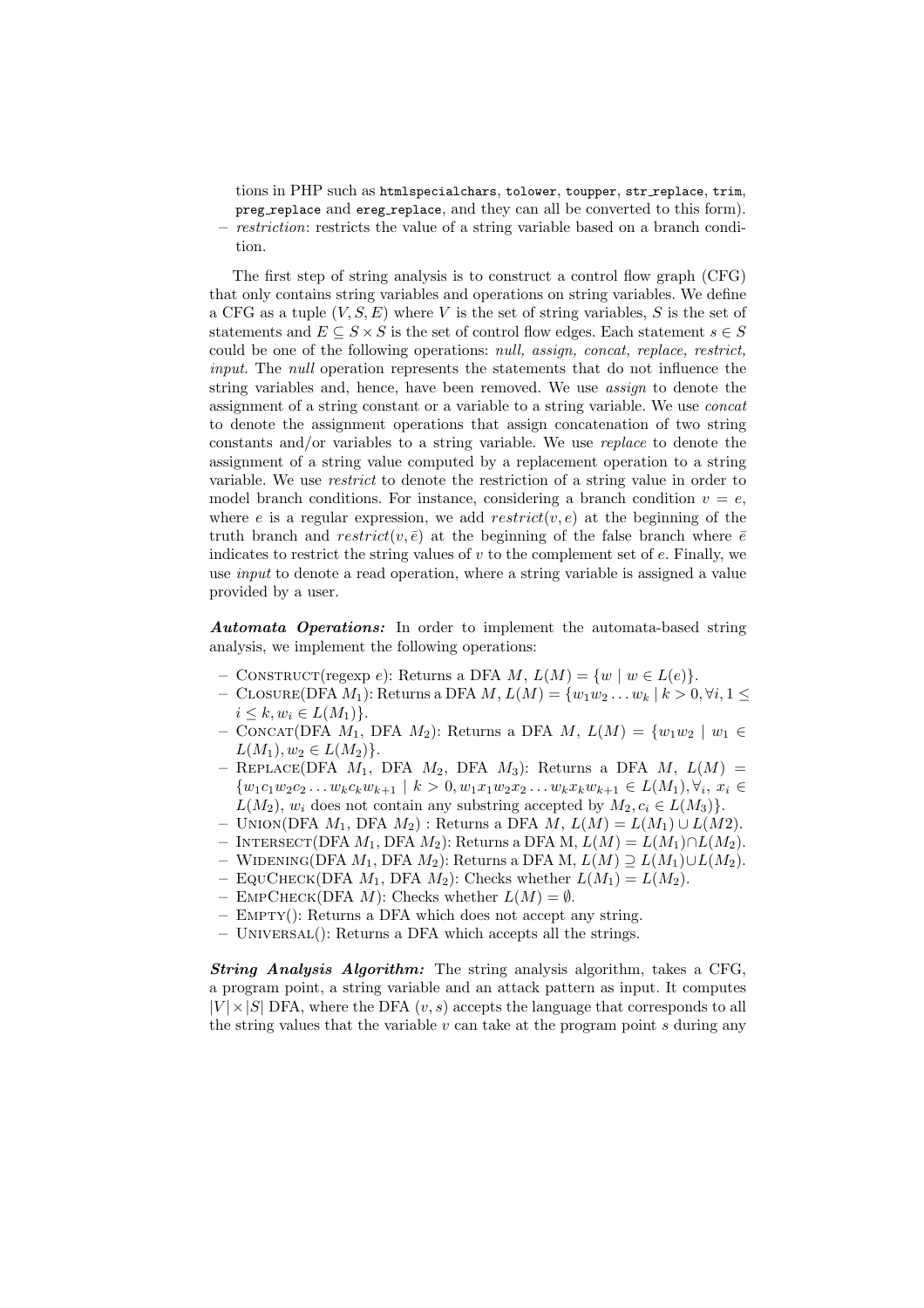

Fig. 1. String analysis algorithm

program execution. We compute these DFA using a least fixpoint computation as shown in Figure 1. Since the lattice is infinite, it might not be possible to reach the least fixpoint using an iterative algorithm. To tackle this problem, we apply the automata widening operator in [3] to our analysis. We also characterize a set of languages that this widening operator can result in the precise fixed point. Our string analysis algorithm returns VERIFIED if it is not possible for the input variable to have a string value that matches the attack pattern at the given program point; however, it may yield false alarm while it returns ERROR.

Symbolic Automata Representation: We use the DFA library of MONA [4] to implement the string operations listed above. In MONA, transition relations of DFA are symbolically represented using Multi-terminal Binary Decision Diagrams (MBDDs). A MBDD is a BDD with multiple roots and multiple leaves. In MONA's DFA representation, each state of the DFA is a root and points to a BDD node and each leaf value is a state of the DFA. Given a symbol  $a \in B^k$ , one can find the next state by following the BDD nodes according to the bit vector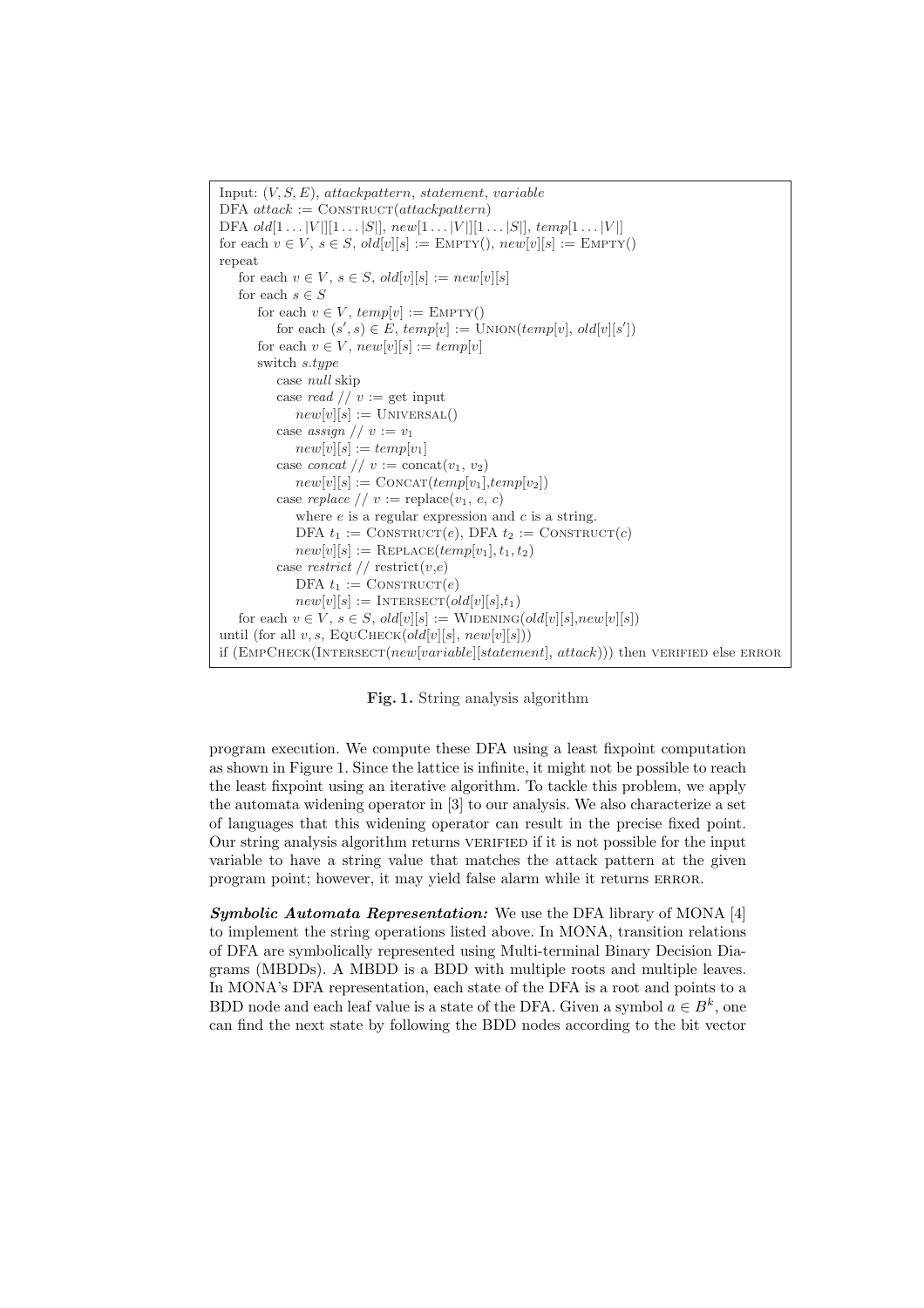of a from the BDD node pointed by the current state. We use a 7 bit string, i.e.,  $B<sup>7</sup>$ , as our alphabet representing the binary value of ASCII symbols, e.g., for the ASCII symbol 'a', the ASCII code is 97 which is represented as '1100001' in our encoding.

The MONA DFA library provides efficient implementations of standard automata operations. These operations include product, project and determinize, and minimize [4]. The product operation takes the Cartesian product of the states of the two input automata. We use the product operation to implement the intersection and union operations. The project and determinize operation, denoted as PROJECT $(M, i)$ , where  $1 \leq i \leq k$ , converts a DFA M recognizing a language L over the alphabet  $B^k$ , to a DFA M' recognizing a language L' over the alphabet  $B^{k-1}$ , where L' is the language that results from applying the tuple projection on the  $i^{th}$  bit to each symbol of the alphabet. The process consists of removing the  $i^{th}$  track of the MBDD and determinizing the resulting MBDD via on-the-fly subset construction.

#### 3 String Operations on Automata

In this section, we describe how to implement the closure, concatenate and replace operations. Since we use MBDD representation for DFA, we are not able to introduce  $\epsilon$ -transitions. Instead, to avoid the non-determinism introduced by these operations, we extend the alphabet by adding extra bits, and then use projection to map the resulting DFA to the original alphabet.

A DFA M is a tuple  $\langle Q, q_0, \Sigma, \delta, F \rangle$  where Q is a finite set of states,  $q_0$  is the initial state,  $\Sigma \subseteq B^k$  is the alphabet, where each symbol is encoded as a k-bit string.  $F: Q \to \{-, +\}$  is a mapping function from a state to its status. Given a state  $q \in Q$ , q is an accepting state if  $F(q) = +$ .  $\delta: Q \times \Sigma \to Q$  is the transition relation. A state q of M is a sink state if  $\forall \alpha \in \Sigma$ ,  $\delta(q, \alpha) = q$  and  $F(q) = -$ . In the following sections, we assume that for all unspecified pairs  $(q, \alpha)$ ,  $\delta(q, \alpha)$ goes to a sink state. In the constructions below, we also ignore the transitions that lead to a sink state.

Given  $\alpha \in B^k$ , we use  $\alpha \in \Omega$  or  $\alpha \in B^{k+1}$  to denote the bit string that is  $\alpha$ appended with '0' or '1'. For instance, if  $\alpha$  is '110011' then  $\alpha$ 0 is '1100110'.

**Closure:** The DFA M is a closure-DFA of the DFA  $M_1$ , if  $L(M) = \{w_1w_2...w_k\}$  $|\exists k > 0, \forall 1 \leq i \leq k, w_i \in L(M_1)\}.$ 

Given  $M_1 = \langle Q_1, q_{10}, \Sigma, \delta_1, F_1 \rangle$ , its closure M can be constructed by first constructing an intermediate DFA  $M' = \langle Q_1, q_{10}, \Sigma', \delta', F_1 \rangle$  as:

- $-\Sigma' = {\alpha 0 \mid \forall \alpha \in \Sigma} \cup {\alpha 1 \mid \forall \alpha \in \Sigma}$
- $-\forall q, q' \in Q_1, \delta'(q, \alpha 0) = q', \text{ if } \delta_1(q, \alpha) = q'.$  $-\forall q \in Q_1, \delta'(q, \alpha 1) = q', \text{ if } F_1(q) = + \text{ and } \delta_1(q_{10}, \alpha) = q'.$
- 

Then,  $M = \text{PROJECT}(M^{'}, k + 1)$  is the closure of  $M_1$ .

Since  $M_1$  is a DFA, the project operation requires the subset construction only when there exists  $q \in Q_1$ ,  $F_1(q) = +$ , and  $\exists \alpha, q', q''$ ,  $\alpha \in \Sigma$ ,  $q', q'' \in Q_1$ ,  $q' \neq$  $q''$ ,  $\delta_1(q,\alpha) = q'$ ,  $\delta_1(q_{10},\alpha) = q''$ .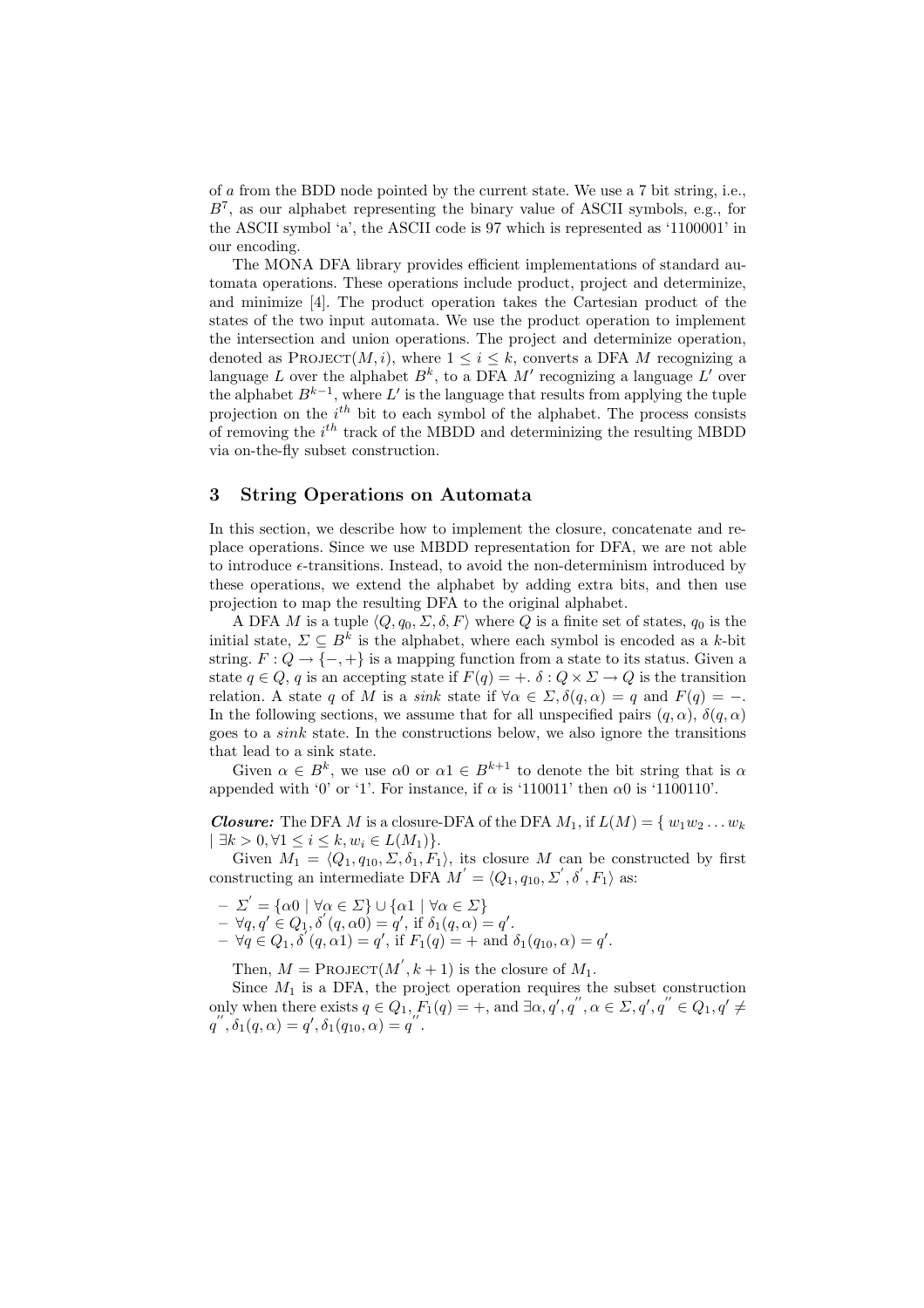**Concatenation:** The DFA M is a concatenation-DFA of the DFA  $M_1$  and  $M_2$ , if  $L(M) = \{w_1w_2 \mid \exists w_1 \in L(M_1), \exists w_2 \in L(M_2)\}.$ 

Given  $M_1 = \langle Q_1, q_{10}, \Sigma, \delta_1, F_1 \rangle$  and  $M_2 = \langle Q_2, q_{20}, \Sigma, \delta_2, F_2 \rangle$ , the concatenation-DFA  $\dot{M}$  can be constructed as follows. Without loss of generality, we assume that  $Q_1 \cap Q_2$  is empty. We first construct an intermediate DFA  $M^{'} = \langle Q^{'}, q_{10}, \Sigma^{'}, \delta^{'}, F^{'} \rangle$ , where

 $- \left| Q^{'} \right| = Q_1 \cup Q_2$  $-\Sigma' = {\alpha 0 \mid \alpha \in \Sigma} \cup {\alpha 1 \mid \alpha \in \Sigma}$  $-\forall q, q' \in Q_1, \delta'(q, \alpha) = q'$ , if  $\delta_1(q, \alpha) = q'$  $-\forall q, q' \in Q_2, \delta'(q, \alpha 0) = q', \text{ if } \delta_2(q, \alpha) = q'$  $-\forall q \in Q_1, \delta'(q, \alpha 1) = q', \text{ if } F_1(q) = + \text{ and } \exists q' \in Q_2, \delta_2(q_{20}, \alpha) = q'$  $-\forall q \in Q_1, F'(q) = +$ , if  $F_1(q) = +$  and  $F_2(q_{20}) = +$ ;  $F'(q) = -$ , otherwise  $- \forall q \in Q_2, F'(q) = F_2(q).$ 

Then,  $M = \text{PROJECT}(M', k+1)$ . Again, since both  $M_1$  and  $M_2$  are DFA, the subset construction happens only when there exists  $q \in Q_1, F_1(q) = +$  such that  $\exists \alpha, q', q'', \alpha \in \Sigma, q' \in \widehat{Q}_1, q'' \in \widehat{Q}_2, \delta_1(q, \alpha) = q', \delta_2(q_{20}, \alpha) = q''$ .

**Replacement:** A DFA M is a replaced-DFA of a DFA tuple  $(M_1, M_2, M_3)$ , if and only if  $L(M) = \{w \mid k > 0, w_1x_1w_2...w_kx_kw_{k+1} \in L(M_1),\}$  $w = w_1 c_1 w_2 ... w_k c_k w_{k+1}, \forall 1 \leq i \leq k, x_i \in L(M_2), c_i \in L(M_3), \forall 1 \leq i \leq k$  $k + 1, w_i \notin \{w'_1 x' w'_2 \mid x' \in L(M_2), w'_1, w'_2 \in \Sigma^* \}$ .

By our definition, all occurrences of matching sub-strings are replaced. I.e., if  $w = uxv$  and x is the sub-string that is replaced, both u and v do not contain a matching sub-string. However, since we do not consider the constraints of matching sub strings, e.g., first or longest match, it may be the case that  $ux$  or xv contains a matching sub-string.

To implement this language-based replacement, the intuition behind is inserting marks to automata, identifying matching sub-strings by intersection of automata, and constructing the final automaton by replacing these matching sub-strings.

We first consider a new alphabet  $\bar{\Sigma} = {\bar{\alpha} | \alpha \in \Sigma}$ , and let  $\bar{x}$  denote a new string in which we add bar to each character in x. Assume that  $M_1, M_2, M_3$ have the same alphabet  $\Sigma$ , where  $\sharp_1, \sharp_2 \notin \Sigma$ , and  $\forall \alpha \in \Sigma, \bar{\alpha} \notin \Sigma$ . We define  $M_1, M_2$ ' and M as follows, and claim that M accepts the same language as the replaced-DFA of the tuple  $(M_1, M_2, M_3)$ .

- $-M'_1$ , where  $L(M'_1) = \{w' \mid k > 0, w = w_1x_1w_2...w_kx_kw_{k+1} \in L(M_1), w' = 0\}$  $w_1\sharp_1\bar{x_1}\sharp_2w_2\ldots w_k\sharp_1\bar{x_k}\sharp_2w_{k+1}\}.$
- $-M_2,$  where  $L(M_2) = \{w' \mid k > 0, w' = w_1 \sharp_1 \bar{x_1} \sharp_2 w_2 \dots w_k \sharp_1 \bar{x_k} \sharp_2 w_{k+1}, \forall 1 \leq k \leq k \}$  $i \leq k, x_i \in L(M_2), \forall 1 \leq i \leq k+1, w_i \in L(M_h) \}$ , where  $L(M_h)$  is the set of strings which do not contain any substring in  $L(M_2)$ . The language  $L(M_h)$ is defined as the complement set of  $\{w_1xw_2 \mid x \in L(M_2), w_1, w_2 \in \Sigma^*\}.$
- $M$ , where  $L(M) = \{ w \mid k \geq 0, w_1 \sharp_1 \bar{x_1} \sharp_2 w_2 \ldots w_k \sharp_1 \bar{x_k} \sharp_2 w_{k+1} \in L(M'_1) \cap L(M'_2) \}$  $L(M'_2), w = w_1c_1w_2...w_kc_kw_{k+1}, \forall 1 \leq i \leq k, c_i \in L(M_3)$ .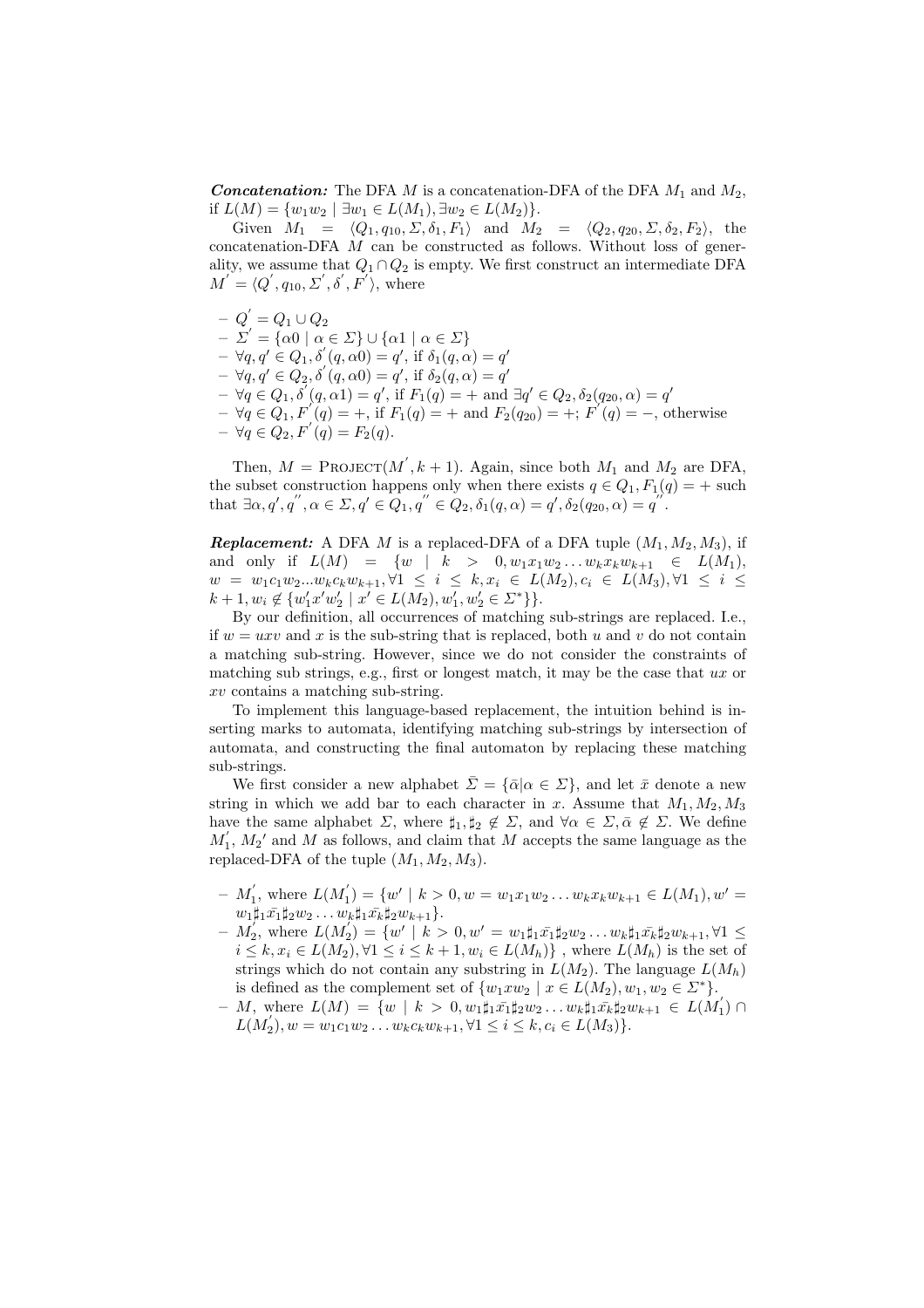To distinguish the original and bar alphabets, we append an extra bit to  $\alpha$  so that  $\alpha$  is  $\alpha$ 0 and  $\bar{\alpha}$  is  $\alpha$ 1. Given  $M_1 = \langle Q_1, q_{10}, \Sigma, \delta_1, F_1 \rangle$ ,  $M_2 = \langle Q_2, q_{20}, \Sigma, \delta_2, F_2 \rangle$ , and  $M_3 = \langle Q_3, q_{30}, \Sigma, \delta_3, F_3 \rangle$ , the process to construct a replaced-DFA M can be decoupled into the following steps:

- Step 1- construct  $M_1'$  from  $M_1$ ,
- Step 2- construct  $M_2^{\dagger}$  from  $M_2$ ,
- Step 3- generate  $M^{'}$  as the intersection of  $M'_1$  and  $M'_2$ ,
- Step 4- construct M'' from M' where the strings that appear between  $\sharp_1$ and  $\sharp_2$  are replaced by words in  $L(M_3)$ , and
- Step 5- generate M from  $M''$  by projection.

We formally describe the implementation of these steps below. An example for  $L(M_1) = \{baab\}, L(M_2) = a^+$  ( $M_2$  accepts the language  $\{a, aa, aaa, \ldots\}$ ) and  $L(M_3) = \{c\}$  or  $L(M_3) = \{\epsilon\}$  is shown in figures as well. Let |M| denote the number of states of  $M$ . An upper bound for each intermediate automaton before projection and minimization is also described.

**Step 1:**  $M'_1 = \langle Q'_1, q_{10}, \Sigma', \delta'_1, F'_1 \rangle$  is constructed from  $M_1$ , where

- $-Q'_1 = Q_1 \cup Q_{1'}$ ,  $Q_{1'}$  is the duplicate of  $Q_1$ . For all  $q \in Q_1$ , there is a one to one mapping  $q' \in Q_{1'}$ .
- $-\Sigma' = {\alpha 0 \mid \alpha \in \Sigma} \cup {\alpha 1 \mid \alpha \in \Sigma} \cup {\{\sharp_1, \sharp_2\}}$
- $-\delta_1'(q_1,\alpha_0) = q_2 \text{ and } \delta_1(q_1,\alpha_1) = q_2', \text{ if } \delta_1(q_1,\alpha) = q_2$
- $-\forall q_1 \in Q_1, \delta'_1(q_1, \sharp_1) = q_1$  and  $\delta'_1(q_1, \sharp_2) = q_1$
- $-\forall q \in Q_1, F'_1(q) = F_1(q)$  and  $\forall q \in Q_1, F'_1(q) = 0.$

An example for constructing  $M'_1$  from  $M_1$ , where  $L(M_1) = \{baab\}$ , is given in Fig 2.  $|M_1|$  is bounded by  $2|M_1|$ .



Fig. 2. Constructing  $M_1'$  from  $M_1$ 

**Step 2:** To construct  $M'_2$ , we first construct  $M_h$  which accepts the complement set of  $\{w_1 x w_2 \mid w_1, w_2 \in \Sigma^*, x \in L(M_2)\}\)$ . For instance, as shown in Fig 3(b), for  $L(M_2) = a^+$ ,  $M_h$  is the DFA that accepts  $(\Sigma \setminus \{a\})^*$ . Let  $M_*$  be the DFA accepting  $\Sigma^*$ .  $M_h$  can be constructed by NEGATE(CONCAT(CONCAT $(M_*,$  $(M_2)$ ,  $M_*)$ ). We obtain the DFA in Fig 3(b) by applying this construction with minimization.

Assume  $M_h = \langle Q_h, q_{h0}, \Sigma, \delta_h, F_h \rangle$ , and  $M_2 = \langle Q_2, q_{20}, \Sigma, \delta_2, F_2 \rangle$ .  $M_2' =$  $\langle Q_2, q_{h0}, \Sigma', \delta_2', F_2' \rangle$  can then be constructed as: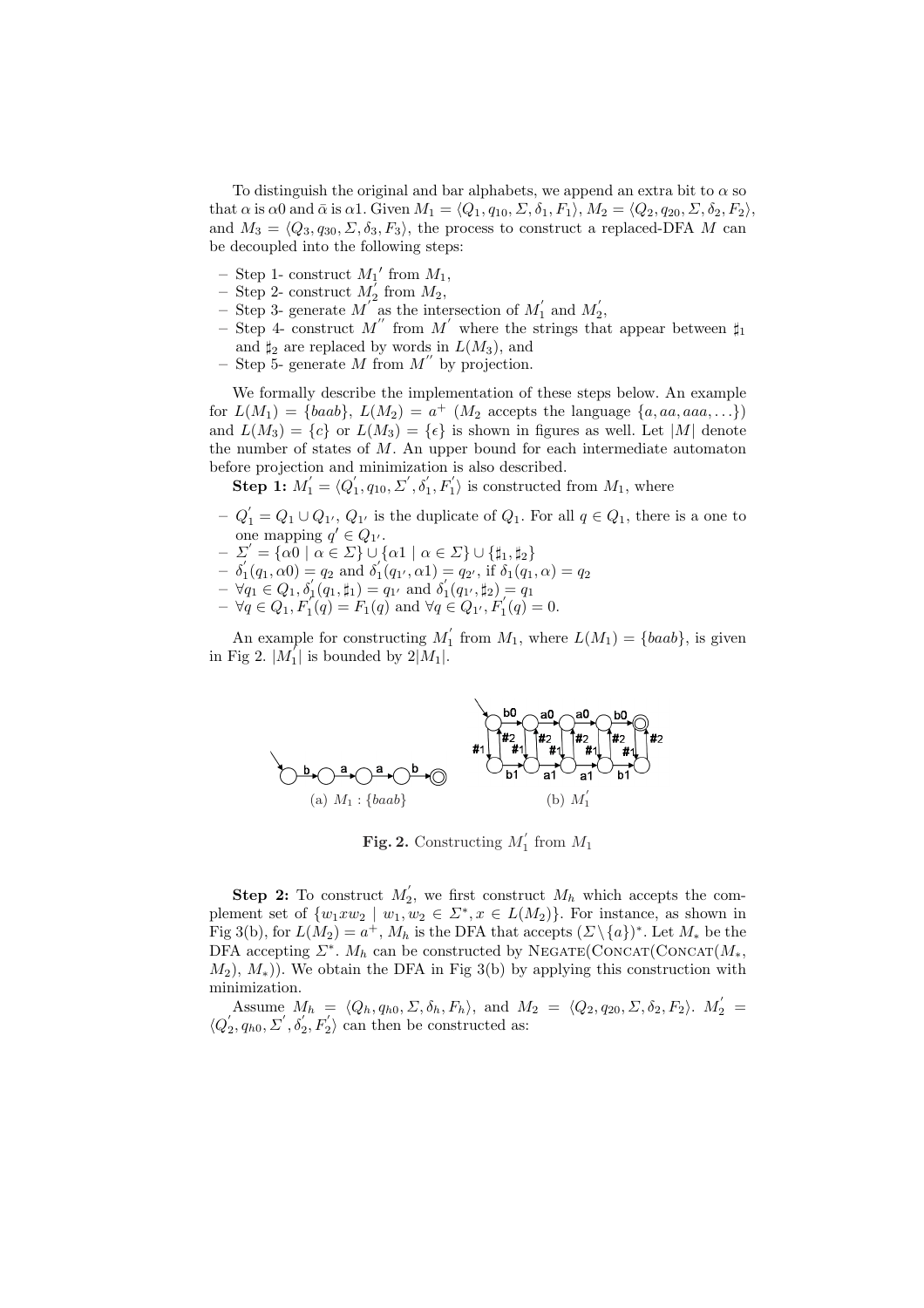$-\,\,Q_{2}^{'}=Q_{h}\cup Q_{2}$  $-\Sigma^{\uparrow} = {\alpha 0 \mid \forall \alpha \in \Sigma} \cup {\alpha 1 \mid \forall \alpha \in \Sigma} \cup {\{\sharp_1, \sharp_2\}}$  $-\forall q, q' \in Q_h, \delta'_2(q, \alpha 0) = q', \text{ if } \delta_h(q, \alpha) = q'$  $-\forall q, q' \in Q_2, \delta'_2(q, \alpha 1) = q', \text{ if } \delta_2(q, \alpha) = q'$  $-\forall q \in Q_h, \vec{\delta}_2(q, \sharp_1) = q_{20} \text{ if } F_h(q) = +$  $-\forall q \in Q_2, \delta_2(q, \sharp_2) = q_{h0}$  if  $F_2(q) = +$  $-\forall q \in Q_h, F_2(q) = F_h(q) \text{ and } \forall q \in Q_2, F_2(q) = -.$ 

The corresponding  $M_2^{'}$  for our example is shown in Fig 3(c).  $|M_2^{'}|$  is bounded by  $|M_h| + |M_2|$ , where  $|M_h|$  is bounded by  $|M_2| + 2$ .



**Fig. 3.** Constructing  $M'_2$  from  $M_2$  and  $M_h$ 

**Step 3:**  $M' = \langle Q', q'_0, \Sigma', \delta', F' \rangle$  is generated as the intersection of  $M'_1$  and  $M_2'$  based on production. The example  $M'$  is shown in Fig 4 (a).  $|M'|$  is bounded by  $|M_1'|\times|M_2'|.$ 

**Step 4:** Before we construct M'' from M', we first introduce a function  $reach: Q' \rightarrow 2^{Q'}$ , which maps a state to all its  $\sharp$ -reachable states in M'. We say  $q'$  is  $\sharp$ -reachable from q if there exists a sequence  $q, q_1, \ldots, q_n, q'$  so that (1)  $n \geq 1$ , (2)  $\delta'(q, \sharp_1) = q_1$ , (3)  $\delta'(q_n, \sharp_2) = q'$ , and (4)  $\forall 0 < i < n, \delta'(q_i, x) = q_{i+1}$ , where  $x \in {\{\alpha\}} \mid \forall \alpha \in \Sigma$ . For instance, in Fig 4 (a), one can find that  $reach(i) = \{j, k\}$ and reach $(j) = \{k\}$ . Intuitively, one can think that each pair  $(q, q')$ , where  $q' \in reach(q)$ , identifies a word in  $L(M_2)$ .

Our goal is, for each  $q' \in reach(q)$ , inserting paths between q and q' that recognize all words in  $L(M_3)$ . If there exist  $q_1, q_2 \in reach(q)$  and  $q_1 \neq q_2$ , this insertion will cause nondeterminism. To tackle this problem, as we did in the construction of closure and concatenation, we add extra bits to the alphabet and later project them away. Assume n is the maximum size of  $reach(q)$  for all  $q \in Q'$ . We need at most  $\lceil log(n+1) \rceil$  bits to be added to the alphabet so that the construction can result in a DFA. Let  $P = \{q \mid q \in Q', reach(q) > 0\}$ . Let  $m = \lfloor log(n + 1) \rfloor$ , where n is the maximum size of reach(q) for all  $q \in P$ . Let  $m_q$  be an m-bit string. For  $\alpha \in B^k$ ,  $\alpha m_q \in B^{k+m}$  is a string in which  $m_q$  is appended to  $\alpha$ . Let  $m_0$  be an m-bit string of 0s. We assume  $\forall q, m_q \neq m_0$ , and for any  $q \in P$ ,  $m'_q \neq m''_q$  if  $q', q'' \in reach(q)$ .

The construction of  $M''$  depends on  $L(M_3)$ . We consider the following three cases: (1)  $M_3$  only accepts single characters, i.e.,  $L(M_3) \subseteq \Sigma$ , (2)  $M_3$  only accepts words more than one character, i.e.,  $L(M_3) \subseteq \Sigma^+ \setminus \Sigma$ , (3)  $M_3$  only accepts an empty string, i.e.,  $L(M_3) = \{ \epsilon \}.$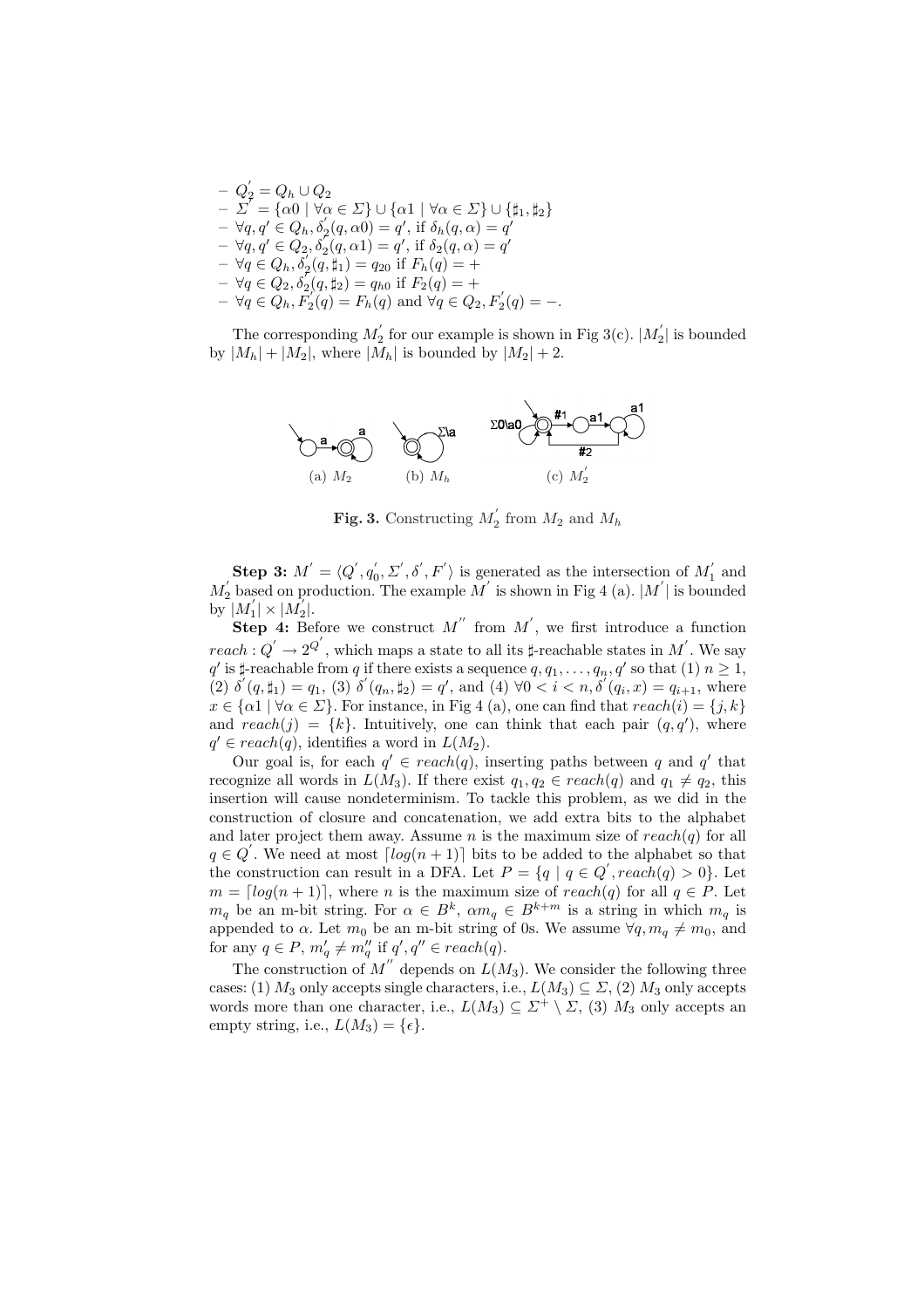**Case 1:**  $\forall w \in L(M_3), |w| = 1$ .  $M'' = \langle Q', q'_0, \Sigma'', \delta'', F' \rangle$  is constructed as:  $- \Sigma^{\prime\prime} \subseteq B^{k+m}$  $-\forall q \in Q', \delta''(q, \alpha m_0) = q', \text{ if } \delta'(q, \alpha 0) = q'$  $-\forall q \in P, \forall q' \in reach(p), \forall \alpha \in L(M_3), \delta''(q, \alpha m_{q'}) = q'.$ 

In Fig 4(a),  $P = \{i, j\}$ ,  $reach(i) = \{j, k\}$  and  $reach(j) = k$ , n,m=2. Let  $L(M_3) = \{c\}$ . M'' of our example is shown in Fig 4(b). Each symbol is appended with two extra bits, e.g.,  $\delta(i, c01) = j$  and  $\delta(i, c10) = k$ .  $|M''|$  is bounded by  $|M'|$ .



Fig. 4. Constructing M'' from M'. M' is the intersection of  $M_1'$  and  $M_2'$ 

**Case 2:**  $\forall w \in L(M_3), |w| \geq 2$ . For each  $p \in P$ , we construct a copy of  $M_3$ as  $M_p = \langle Q_p, q_{p0}, \Sigma, \delta_p, F_p \rangle$ . M'' is constructed by inserting  $M_p$  between p and  $reach(p).$ 

 $M^{'''} = \langle Q'', q_0', \Sigma'', \delta'', F'' \rangle$ , where

 $- Q'' = Q' \bigcup_{p \in P} Q_p$ 

 $- \Sigma^{''} \subseteq B^{k+m}$ 

 $-\forall q \in Q', \delta''(q, \alpha m_0) = q', \text{ if } \delta'(q, \alpha 0) = q'$  $-\forall p \in P, \forall q \in Q_p, \delta'(q, \alpha m_0) = q', \text{ if } \delta_p(q, \alpha) = q'.$ 

- $-\forall p \in P, \delta^{(n)}(p, \alpha m_q) = q$ , if  $\delta_p(q_{p0}, \alpha) = q$ .
- $-\forall p \in P, \forall q \in reach(p), \delta''(q', \alpha m_0) = q$ , if  $\delta_p(q', \alpha) = q''$  and  $F_p(q'') = +$ .
- $\forall q \in Q', F''(q) = F'(q)$
- $\forall p \in P, q \in Q_p, F''(q) = -.$

In this case,  $|M^{''}|$  is bounded by  $|M^{'}| + |M^{'}| \times |M^{'}| \times |M_3|$ .

**Case 3:**  $\forall w \in L(M_3), |w| = 0$ . We consider this case as *deletion*. Before we start the construction, it is worth to know that for deletion, one may change the argument  $M_2$  to N, where  $L(N) = L(M_2) +$  (Kleene plus closure), and get the same result. We specify this property as follows.

**Property 1** Let  $M = \text{REPLACE}(M_1, M_2, M_3)$ , and  $M' = \text{REPLACE}(M_1, N, M_2, M_3)$  $M_3$ , where  $L(N) = L(M_2) + L(M) = L(M')$  if  $L(M_3) = {\epsilon}.$ 

The correctness comes from that, by construction, if there exists  $w \in L(N)$ , then there exists  $k > 0$ ,  $w = w_1w_2...w_k$ , where  $\forall 1 \leq i \leq k, w_i \in L(M_2)$ . Since w or any  $w_i$  will be deleted after the replacement, it yields the same result.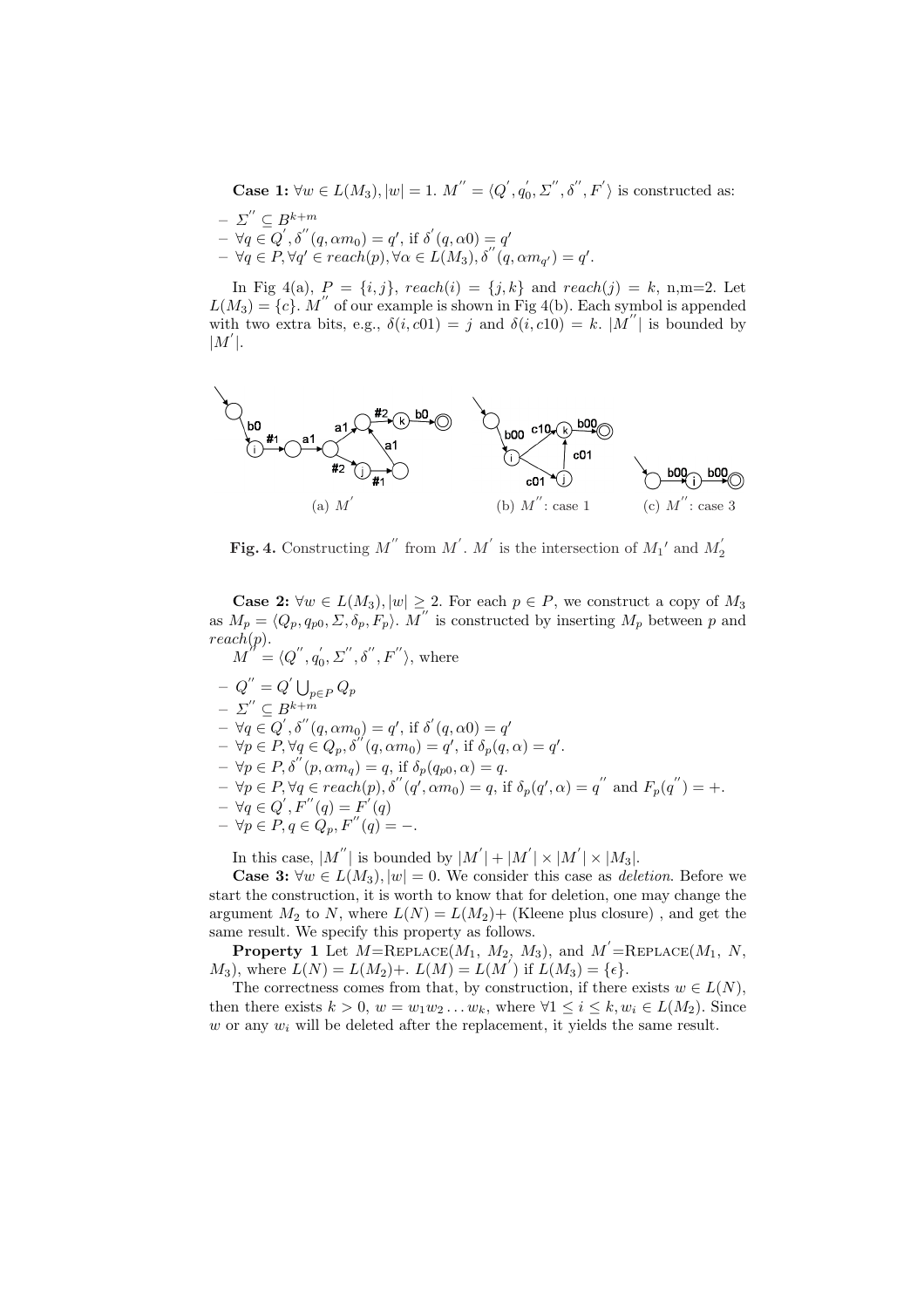In the following construction, without loss of the generality, we assume the matching strings is accepted by  $N$ .  $N$  can be constructed from the original  $M_2$ by our closure operation. Note that using N instead of  $M_2$ ,  $reach(q)$  is actually the set of reachable closure of  $\sharp$ -reachable states of  $M_2$ . This advantage facilitates our construction to take all deleted pairs into account in one step.

 $M''$  can then be constructed as  $\overline{\langle Q', q_0', \Sigma'', \delta'', F'' \rangle}$ , where

- $\Sigma^{''} \subseteq B^{k+m}$
- $-\forall q \in Q', \delta''(q, \alpha m_0) = q'$ , if  $\delta'(q, \alpha 0) = q'$
- $-\forall p \in P, \forall q \in reach(p), \delta'(p, \alpha m_{q'}) = q', \text{ if } \delta'(q, \alpha 0) = q'.$
- $-\forall p \in P, F^{(n)}(p) = +$ , if  $\exists q \in reach(p), F'(q) = +$ .
- $-F''(q)=F'(q)$ , otherwise.

Let  $L(M_3) = \{\epsilon\}$ . The result of  $M''$  is shown in Fig 4(c). Note that if  $M_2 =$  $\{a\}$ , we would get the same result.  $|M''|$  is bounded by  $|M'$ .

Finally, consider  $M_3$  as a general DFA. REPLACE( $M_1$ ,  $M_2$ ,  $M_3$ ) can be constructed as the union of the results of the following three operations:

- REPLACE(*M*1, *M*<sub>2</sub>, *M*<sub>3<sub>1</sub></sub>), where  $L(M_{3_1}) = L(M_3) \cap \Sigma$
- $-$  REPLACE(M1,  $M_2$ ,  $M_3$ ), where  $L(M_3) = L(M_3) \cap \Sigma^+ \setminus \Sigma$
- $-$  REPLACE(*M*1, *M*<sub>2</sub>, *M*<sub>3<sub>3</sub></sub>), where  $L(M_{3_3}) = L(M_3) \cap \{\epsilon\}$

Our replacement operation is defined in a general case in terms of  $M_3$ . For all replacement statements in PHP programs, such as, str replace, preg replace, ereg replace,  $L(M_3)$  is a constant string. In our implementation, we determine which type of construction to apply based on the length of this string.

**Step 5:** Finally, we get M over  $\Sigma$  by iteratively projecting away the extra bits. The subset construction is only applied when needed.

The final DFA  $M = \text{REPLACE}(M_1, M_2, M_3)$ , where  $L(M_1) = \{baab\}, L(M_2) =$  $a^+$ , and  $L(M_3) = \{c\}$ , is shown in Fig 5. M accepts  $\{bcb, bccb\}$ .

In PHP programs, replacement operations such as ereg replace can use different replacement semantics such as longest match or first match. Our replacement operation provides an over approximation of such more restricted replace semantics. For the example above, in the longest match semantics, M only accepts bcb, in which the longest match  $aa$  is replaced by  $c$ . In the first match semantics,  $M$  only accepts *bccb*, in which two matches  $a$  and  $a$  are replaced with c. Both of these are included in the result obtained by our replacement operation. This over approximation works well for our benchmarks, and does not raise false alarms.

# 4 Widening Automata

In this section, we describe the widening operator we use that was originally proposed for arithmetic automata in [3].

Given two finite automata  $M = \langle \overline{Q}, q_0, \Sigma, \delta, F \rangle$  and  $M' = \langle Q', q'_0, \Sigma, \delta', F' \rangle$ , we first define the binary relation  $\equiv_{\nabla}$  on  $Q \cup Q'$  as follows. Given  $q \in Q$  and  $q' \in Q'$ , we say that  $q \equiv_{\nabla} q'$  and  $q' \equiv_{\nabla} q$  if and only if

$$
\forall w \in \Sigma^*, \ \delta^*(q, w) \in F \Leftrightarrow \delta'^*(q', w) \in F' \tag{1}
$$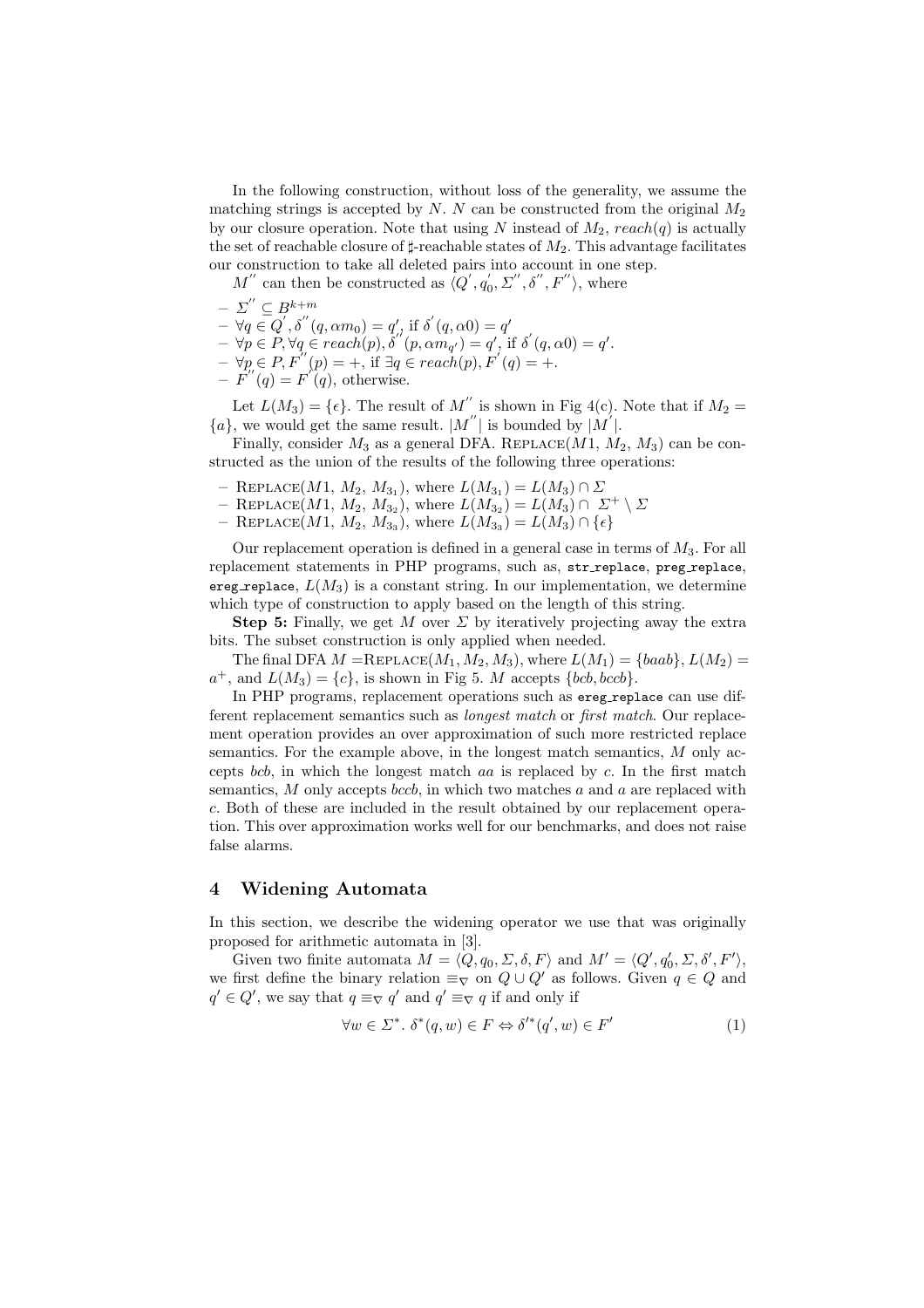

Fig. 5.  $M_1^{''}$  is Project $(M'', k + 2)$ , M is Project $(M_1'', k + 1)$ 

$$
\text{or} \quad q, q' \neq sink \land \exists w \in \Sigma^*.\ \delta^*(q_0, w) = q \land \delta'^*(q'_0, w) = q',\tag{2}
$$

where  $\delta^*(q, w)$  is defined as the state that M reaches after consuming w starting from state q. In other words, condition 1 states that  $q \equiv_{\nabla} q'$  if  $\forall w \in \Sigma^*$ , w is accepted by M from q then w is accepted by  $M'$  from  $q'$  and vice versa. Condition 2 states that  $q \equiv_{\nabla} q'$  if  $\exists w \in \sigma$ , M reaches state q and M' reaches state q' after consuming w from its initial state. For  $q_1 \in Q$  and  $q_2 \in Q$  we say that  $q_1 \equiv_{\nabla} q_2$  if and only if

$$
\exists q' \in Q'.\ q_1 \equiv_{\nabla} q' \land q_2 \equiv_{\nabla} q' \quad \lor \quad \exists q \in Q.\ q_1 \equiv_{\nabla} q \land q_2 \equiv_{\nabla} q \tag{3}
$$

Similarly we can define  $q'_1 \equiv_{\nabla} q'_2$  for  $q'_1 \in Q'$  and  $q'_2 \in Q'$ .

It can be seen that  $\equiv_{\nabla}$  is an equivalence relation. Let C be the set of equivalence classes of  $\equiv_{\nabla}$ . We define  $M \nabla M' = \langle Q'', q_0'', \Sigma, \delta'', F'' \rangle$  by:

$$
Q'' = C
$$
  
\n
$$
q''_0 = c \text{ s.t. } q_0 \in c \land q'_0 \in c
$$
  
\n
$$
\delta''(c_i, \sigma) = c_j \text{ s.t. } (\forall q \in c_i \cap Q. \ \delta(q, \sigma) \in c_j \lor \delta(q, \sigma) = sink) \land
$$
  
\n
$$
(\forall q' \in c_i \cap Q'. \ \delta'(q', \sigma) \in c_j \lor \delta'(q', \sigma) = sink)
$$
  
\n
$$
F'' = \{c_1, c_2, ..., c_n\} \text{ s.t. } \forall c_i, \exists q \in F \cup F'. \ q \in c_i
$$

In other words, the set of states of  $M\nabla M'$  is the set C of equivalence classes of  $\equiv_{\nabla}$ . Transitions are defined from the transitions of M and M'. The initial state is the class containing the initial states  $q_0$  and  $q'_0$ . The set of final states is the set of classes that contain some of the final states in  $F$  and  $F'$ . It can be shown that, given two automata M and  $M'$ ,  $L(M) \cup L(M') \subseteq L(M\nabla M')$  [3].

In Fig 6, we give an example for the widening operation.  $L(M) = \{ \epsilon, ab \}$  and  $L(M') = \{\epsilon, ab, abab\}.$  The set of equivalence classes is  $C = \{q''_0, q''_1, q''_2\},\$  where  $q_0'' = \{q_0, q_0', q_1'\}, q_1'' = \{q_1, q_1', q_3'\}$  and  $q_2'' = \{q_2, q_2', q_4'\}. L(M\overrightarrow{VM}') = (ab)^*.$ 

As shown in Fig 1, we use this widening operator iteratively to compute an over-approximation of the least fixpoint that corresponds to the reachable values of string expressions.

To simplify the discussion, let us assume a program with a single string variable represented with one automaton  $M$ . Let  $M_i$  represent the automaton computed at the  $i<sup>th</sup>$  iteration and let I denote the initial value of the string variable. The fixpoint computation will compute a sequence  $M_0, M_1, ..., M_i$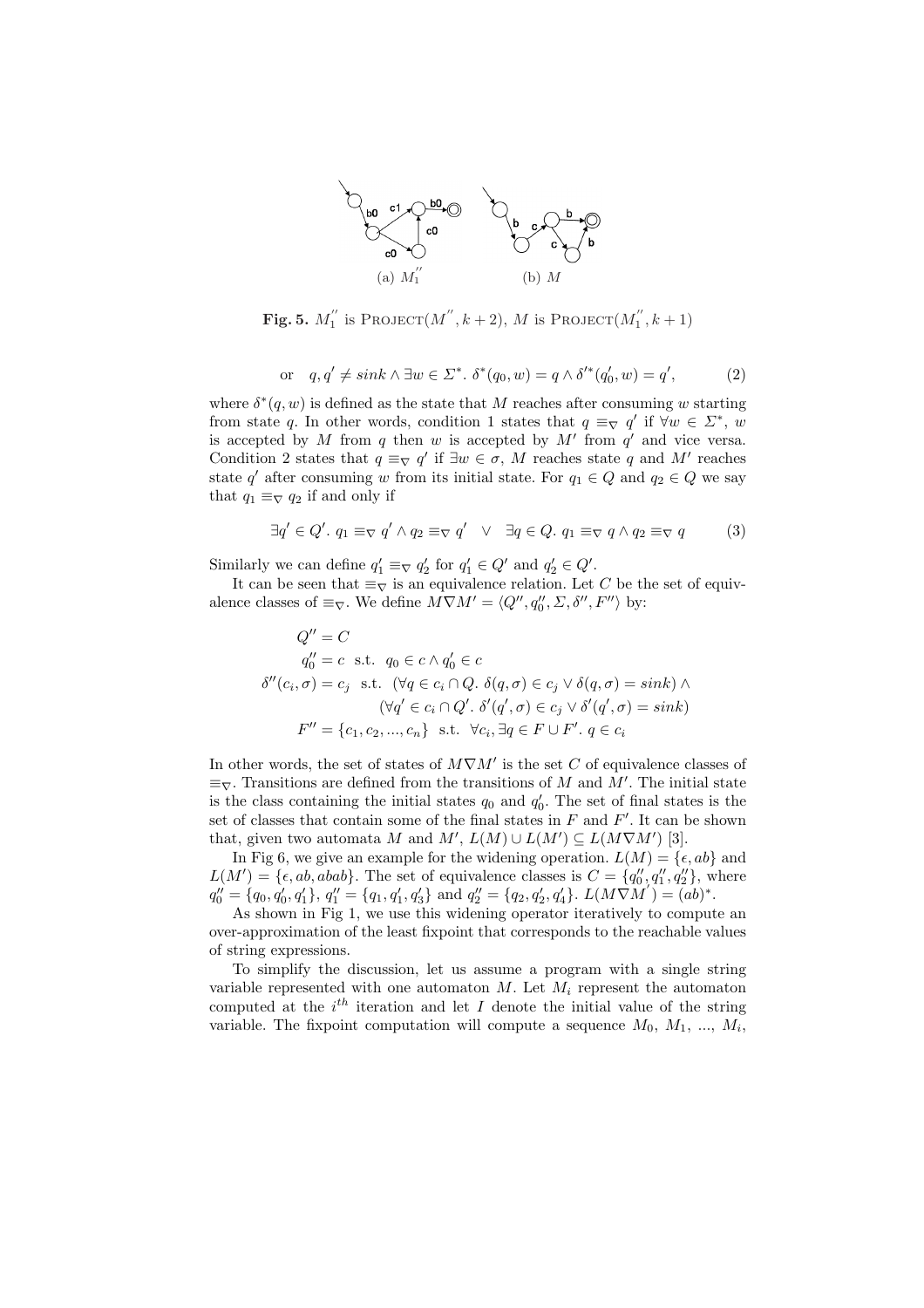

Fig. 6. Widening automata

..., where  $M_0 = I$  and  $M_i = M_{i-1} \cup post(M_{i-1})$  where the post-condition for different statements is computed as described in Fig 1. We reach the least fixpoint  $M_j$  if at some iteration,  $M_j = M_{j-1}$ . Since we are dealing with an infinite state system, the computation may not converge. In the following, we use  $M_{\infty}$  to denote the least fixpoint.

Given the widening operator, we actually compute an sequence  $M'_0, M'_1, ...,$  $M'_i$ , ..., that over-approximates the fixpoint computation where  $M'_i$  is defined as:  $M_0' = M_0$ , and for  $i > 0$ ,  $M_i' = M_{i-1}' \nabla(M_{i-1}' \cup post(M_{i-1}'))$ . Let  $M_\infty'$  denote the least fixpoint of this approximate sequence. Then we have the following result [3]:

**Definition 1.**  $M_1 = \langle Q_1, q_{01}, \Sigma, \delta_1, F_1 \rangle$  is simulated by  $M_2 = \langle Q_2, q_{02}, \Sigma, \delta_2, F_2 \rangle$ iff there exists a total function  $f: Q_1 \setminus \{sink\} \to Q_2$  such that  $\delta_1(q, \sigma) = sink$ or  $f(\delta_1(q,\sigma)) = \delta_2(f(k),\sigma)$  for all  $q \in Q_1 \setminus \{sink\}$  and  $\sigma \in \Sigma$ . Furthermore,  $f(q_{01}) = q_{02}$  and for all  $q \in F_1$ ,  $f(q) \in F_2$ .

**Definition 2.**  $M = \langle Q, q0, \Sigma, \delta, F \rangle$  is state-disjoint iff there is no state  $q \in Q$ such that there exist  $\alpha \in \Sigma$  and  $q', q'' \in Q, q' \neq q''$ , and  $\delta(q', \alpha) = q$  and  $\delta(q'', \alpha) = q.$ 

**Theorem 1.** If (1)  $M_{\infty}$  exists, (2)  $M_{\infty}$  is a state-disjoint automaton, and (3)  $M_0$  is simulated by  $M_{\infty}$ , then (1)  $M'_{\infty}$  exists and (2)  $M'_{\infty} = M_{\infty}$ .

Consider a simple example where we start from an empty string and simply concatenate a substring ab at each iteration. The exact sequence  $M_0$ ,  $M_1$ ,  $..., M_i, ...$  will never converge to the least fixpoint, where  $L(M_0) = \{ \epsilon \}$  and  $L(M_i) = \{ (ab)^k \mid 1 \leq k \leq i \} \cup \{ \epsilon \}.$  However,  $M_{\infty}$  exists and  $L(M_{\infty}) = (ab)^*$ . In addition,  $M_{\infty}$  is a state-disjoint automaton, and  $M_0$  is simulated by  $M_{\infty}$ . Based on Theorem 1, these conditions imply that once the computation of the approximate sequence reaches the fixpoint, the fixpoint is equal to  $M_{\infty}$  and the analysis is precise. Computation of the approximate sequence is shown in Fig 7.  $M_i' = M_{i-1}' \nabla(M_{i-1}' \cup post(M_{i-1}', R)),$  where  $post(M)$  returns an automaton that accepts  $\{wab \mid w \in L(M)\}\.$  In this case, we reach the fixpoint at the  $3^{rd}$  iteration and  $M'_{\infty} = M_{\infty} = M'_{3}.$ 

A more general case that we commonly encounter in real programs is that we start from a set of initial strings (accepted by  $M_{init}$ ), and concatenate an arbitrary but fixed set of strings (accepted by  $M_{tail}$ ) at each iteration. Based on Theorem 1 one can conclude that if the DFA M that accepts  $L(M_{init})L(M_{tail})^*$ is state-disjoint, then our analysis via widening will reach the precise least fixpoint when it terminates.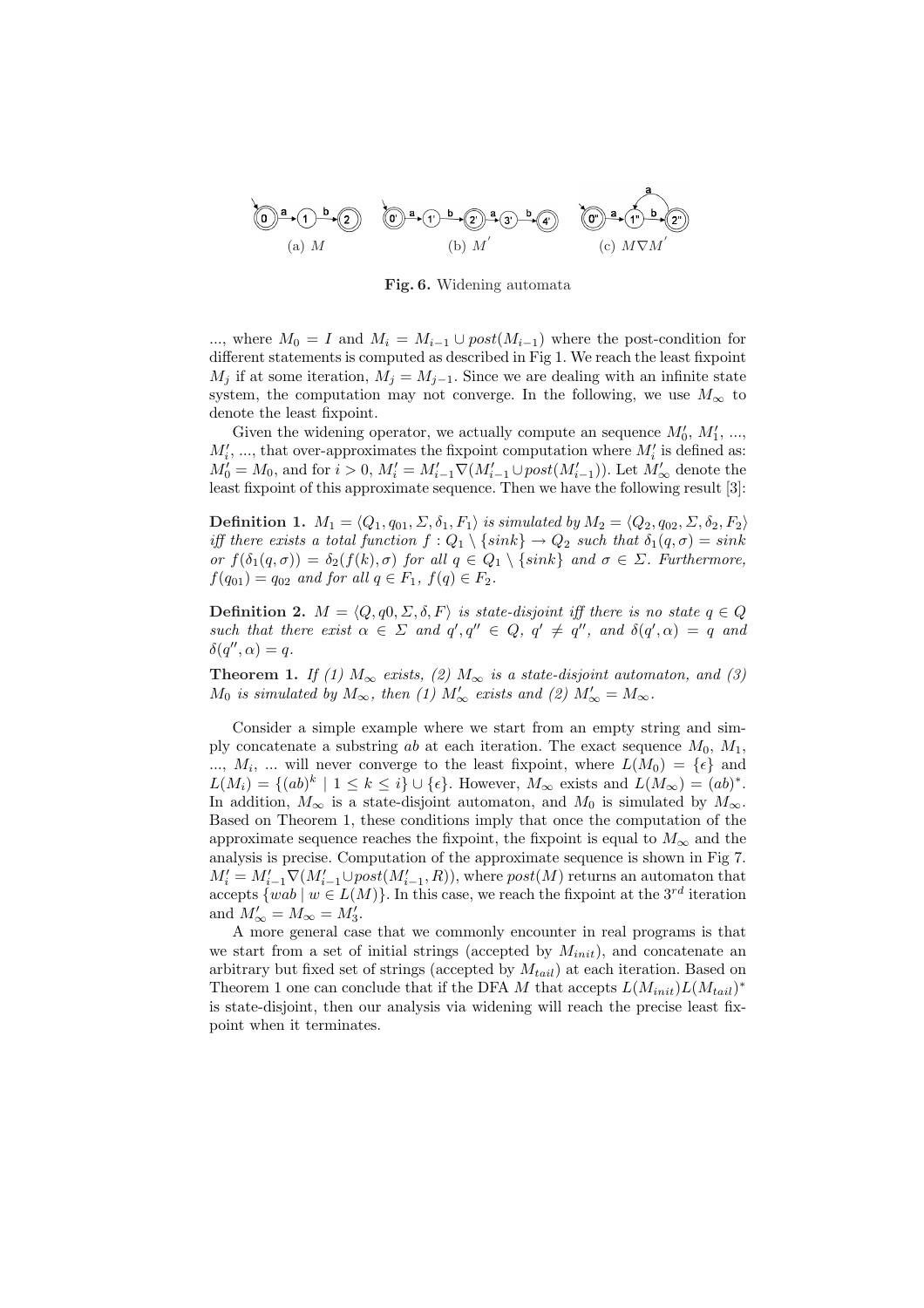

Fig. 7. An approximate sequence

# 5 Experiments

We experimented with our string analysis tool on a number of test cases extracted from a set of real-world, open source applications: MyEasyMarket-4.1 (a shopping cart program), PBLguestbook-1.32 (a guestbook application), Aphpkb-0.71 (a knowledge base management system), BloggIT-1.0 (a blog engine), and proManager-0.72 (a project management system). We believe that these programs are representative of how web applications use regular expression based replacement functions to modify their input (in particular, in a security context, to perform input sanitization), and, thus, are good test cases for our technique. These vulnerable functions were identified and sanitized by Balzarotti et al. in [1, 2].

Table 1 shows the results of applying our string analysis tool to these programs. The first column of Table 1 identifies the application, the function that was analyzed and the line number for the vulnerable operation. For each test case we analyzed the original version of the program (that contained the vulnerability) and a modified version which was modified with the intention of fixing the vulnerability. Our analysis is quite efficient and takes a couple of seconds. Since our string analysis tool is sound, it identifies the existing vulnerabilities correctly in each case. However, since our conservative approximations can lead to false positives, the fact that our tool identifies a possible vulnerability does not mean that it is guaranteed to be a vulnerability.

The impressive part of our results is that for all the modified program segments our approach is able to prove that the sanitization is correct. This indicates that the approximations we use work quite well in real-world applications.

We also experimented with Saner [1] to check these benchmarks. We discuss this tool in related work. The results are shown in table 1. Our tool performs slightly better than Saner in terms of time. It is interesting to note that there are some conflicts on the verification results. Saner performs bounded verification and approximates the value of out of bound computation as arbitrary stings. This rough approximation raises a false alarm while checking the sanitized version of PBLguestbook-1.32(1210). While checking BloggIT-1.0, Saner, in the default configuration, assumes that data from the database are sanitized; while we assume that these data may be tainted and model them the same as data from users. Saner raises an error for the sanitization routine in PBLguestbook-1.32(182) since it does not support the syntax of the replace operator used in that routine.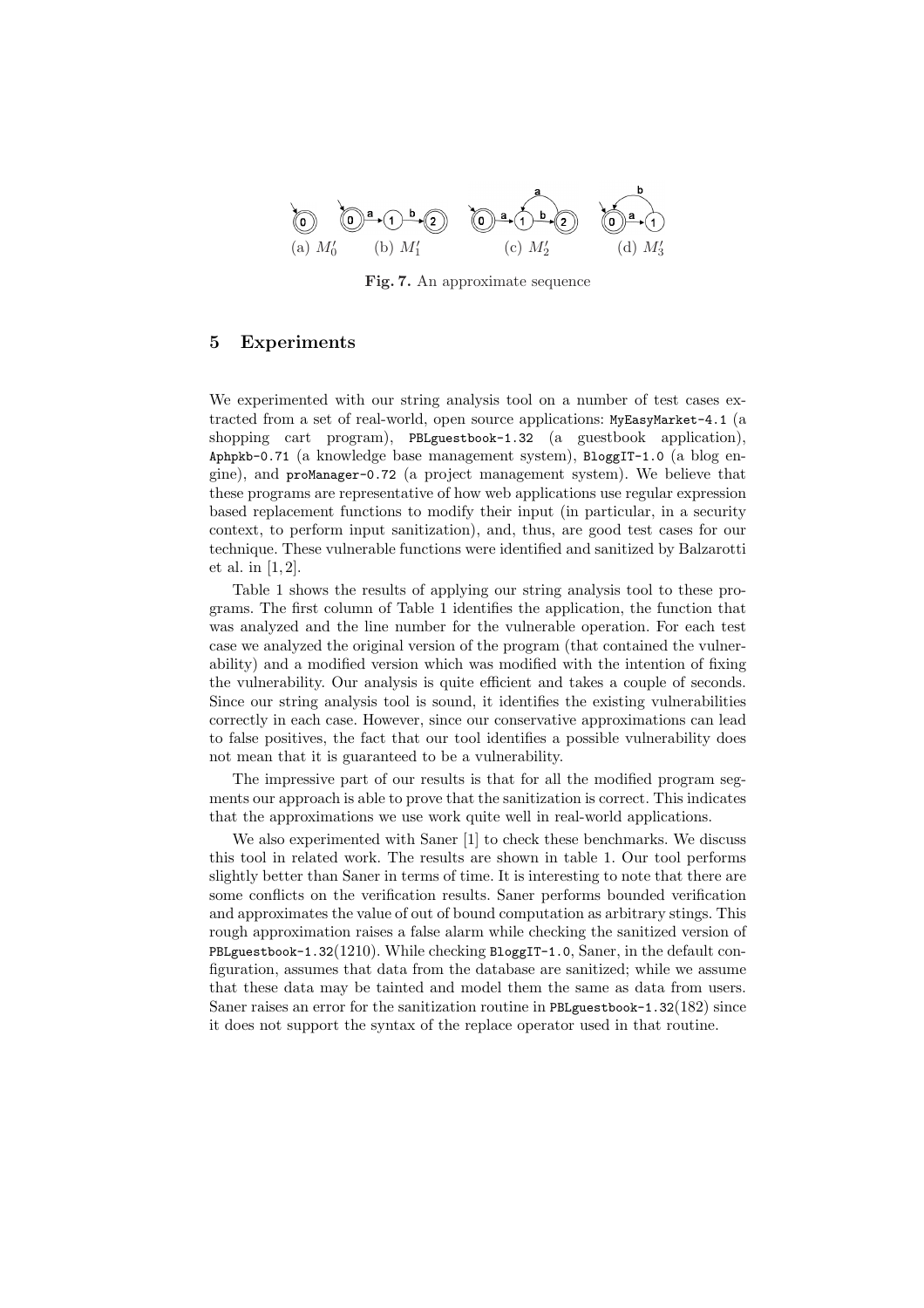| Application           |          | Ver. Res.   | Final DFA  | Peak DFA    | Time            | Mem   | Saner                      | Saner                               |
|-----------------------|----------|-------------|------------|-------------|-----------------|-------|----------------------------|-------------------------------------|
| File(line)            |          |             | state(bdd) | state(bdd)  | $user+sys(sec)$ | (kb)  |                            | $\lfloor n(type) \rfloor$ Time(sec) |
| $MyEasy Market-4.1$   | $\circ$  | У           | 17(133)    | 17(148)     | $0.010 + 0.002$ | 444   | $\overline{1}(\text{xss})$ | 1.173                               |
| trans.php(218)        | m        | $\mathbf n$ | 17(132)    | 17(147)     | $0.009 + 0.001$ | 451   | 0                          | 1.139                               |
| PBLguestbook-1.32     | $\Omega$ | У           | 42(329)    | 42(376)     | $0.019 + 0.001$ | 490   | 1(sql)                     | 1.264                               |
| phguestbook.php(1210) | m        | $\mathbf n$ | 49(329)    | 42(376)     | $0.016 + 0.002$ | 626   | 1(sql)                     | 1.665                               |
| PBLguestbook-1.32     | $\Omega$ | У           | 842(6749)  | 842(7589)   | $2.57 + 0.061$  | 13310 | $1(\text{reg})$            | 4.618                               |
| phlquestbook.php(182) | m        | $\mathbf n$ | 774(6192)  | 740(6674)   | $1.221 + 0.007$ | 8184  | $1(\text{reg})$            | 4.331                               |
| $Aphpkb-0.71$         | $\Omega$ | У           | 27(219)    | 289(2637)   | $0.045 + 0.003$ | 2436  | 1(xss)                     | 1.220                               |
| saa.php(87)           | m        | $\mathbf n$ | 18(157)    | 1324(15435) | $0.177 + 0.009$ | 11388 | $\Omega$                   | 1.622                               |
| $BloggIT$ 1.0         | $\Omega$ | У           | 79(633)    | 79(710)     | $0.499 + 0.002$ | 3569  | $\Omega$                   | 0.558                               |
| admin.php(23,25,27)   | $\Omega$ | У           | 126(999)   | 126(1123)   |                 |       |                            |                                     |
|                       | $\Omega$ | У           | 138(1095)  | 138(1231)   |                 |       |                            |                                     |
|                       | m        | $\mathbf n$ | 79(637)    | 93(1026)    | $0.391 + 0.006$ | 5820  | $\Omega$                   | 0.559                               |
|                       | m        | $\mathbf n$ | 115(919)   | 127(1140)   |                 |       |                            |                                     |
|                       | m        | $\mathbf n$ | 127(1015)  | 220(2000)   |                 |       |                            |                                     |
| $proManager-0.72$     | $\circ$  | у           | 387(3166)  | 2697(29907) | $1.771 + 0.042$ | 13900 | 1(xss)                     | 6.980                               |
| message.php(91)       | m        | $\mathbf n$ | 423(3470)  | 2697(29907) | $2.091 + 0.051$ | 19353 | 0                          | 7.201                               |

Table 1. Experimental results. Application: name of the application and the checked program point. Version: o-original, m-modified. Res.: y-the intersection of attack strings is not empty (vulnerable), n-the intersection of attack strings is empty (secure). Final DFA is the minimized DFA at the checked program point, and Peak DFA is the largest DFA observed during the fixpoint iteration. state: number of states. bdd: number of bdd nodes. n: number of warnings raised by Saner. type:(1) xss - cross site scripting vulnerablity, (2) sql - SQL injection vulnerability, (3) reg - regular expression error.

## 6 Related Work

Due to its importance in security, string analysis has been widely studied. Christensen, Møller and Schwartzbach [7] proposed a grammar-based string analysis (implemented in a tool called JSA) to statically determine the values of string expressions in Java programs. They convert the flow graph into a context free grammar where each string variable corresponds to a nonterminal, and each string operation corresponds to a production rule. Then, they convert this grammar to a regular language by computing an over-approximation. Gould et al. [11] use this grammar-based string analysis technique to check for errors in dynamically generated SQL query strings in Java-based web applications [7]. Christodorescu et al. [8] present an implementation of the grammar-based string analysis technique for executable programs for the x86 architecture. Minamide [13] supports string-based replacement operations by escaping replace operations to finitestate transducers, and describes a string analysis similar to JSA to statically detect cross-site scripting vulnerabilities and to validate pages generated by web applications written in the PHP language. Wassermann et al. [18] proposed a static analysis to detect SQL injections following Minamide [13].

There are some other tools for string analysis  $[6, 9, 15, 19]$ . In [19] only string assignment and validation operations are supported. In [15] only trim and substring operations are supported. In [9] and [6] only string-based replacement (as opposed to language-based replacement) is supported.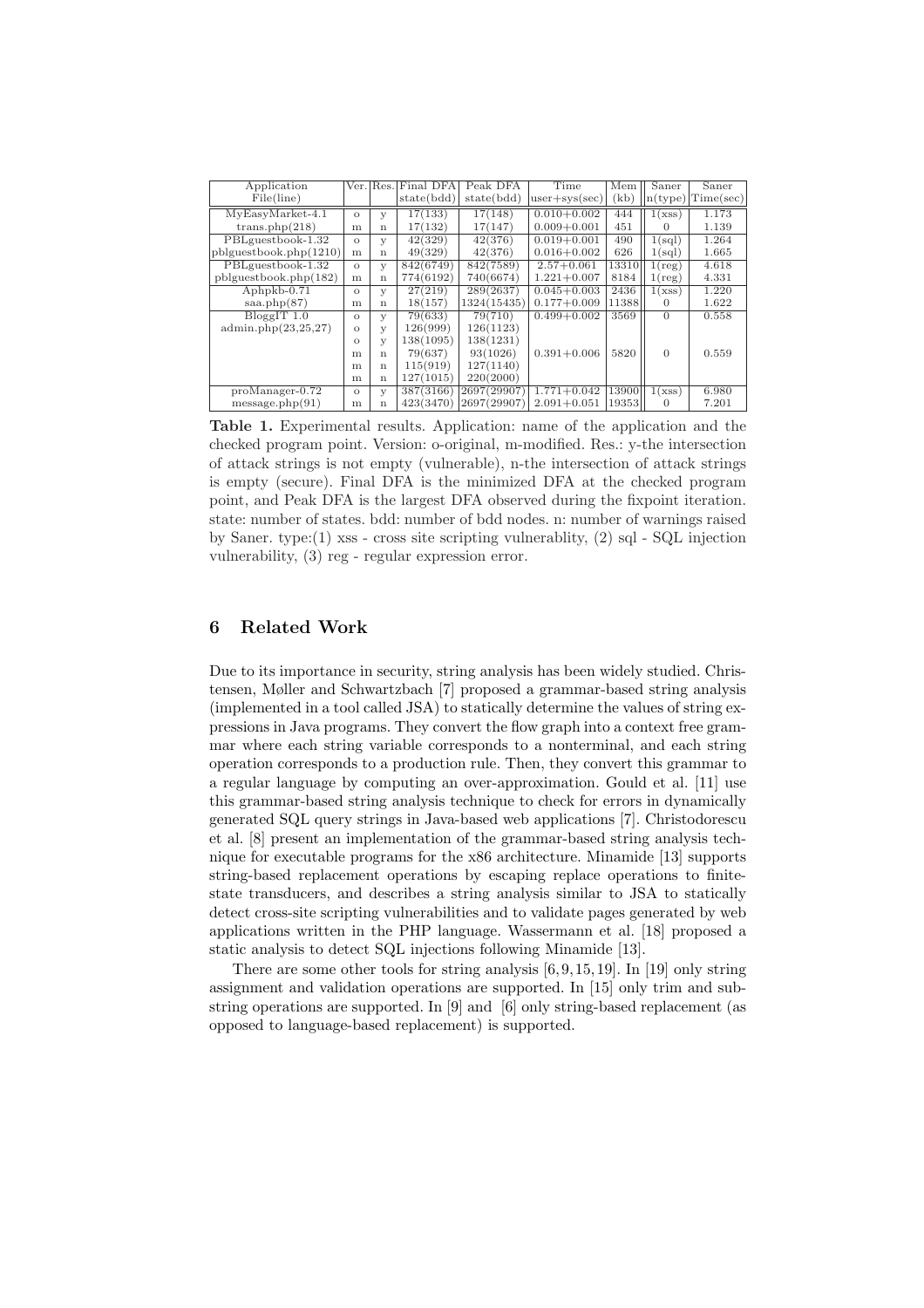None of the tools mentioned above addresses language-based replacement operations. This causes the approximations computed by these tools to be too coarse for some input sanitization routines.

Language-based replacement has been discussed in computational linguistics [10, 12, 14, 17]. These algorithms are based on the composition of finite state transducers. By composing specific transducers, constraints like longest match and first match can be precisely modeled. However, each composition may result in a quadratic size of non-deterministic automaton, and is more likely to blow-up compared to our construction. The transducer-based replacement function [14] has been implemented in Finite State Automata utilities (FSA) [16], where automata are stored and manipulated using an explicit representation. We use a symbolic DFA representation based on MBDDs. This symbolic encoding enables us to perform complex automata operations, such as closure, concatenation, replace, and widening, efficiently using the MBDDs.

Balzarotti et al. [1] combine both dynamic and static techniques to verify PHP programs. They support language-based replacement by incorporating FSA [16], but they only support bounded computation for loops and approximate variables updated in a loop as arbitrary strings once the computation does not converge within a fixed bound. We incorporate the widening operator in [3] to tackle this problem and obtain a tighter approximation that enables us to verify a larger set of programs.

Choi et al. [6] also investigates a widening method to analyze strings. The widening operator is defined on strings and the widening of a set of strings is achieved by applying the widening operator pairwise to each string pair. The widening operator we use is defined on automata, and was originally proposed for arithmetic constraints [3]. The intuition behind this widening operator is applicable to any symbolic fixpoint computation that uses automata. In [3] it is proved that for a restricted class of systems the widening operator computes the precise fixpoint and we extend this result to our analysis. Moreover, in our experiments, the over-approximation computed by this widening operator works well to prove the properties we were interested in.

Finally, the use of automata as a symbolic representation for verification has been investigated in other contexts (e.g., [5]). In this paper we focus on verification of string manipulation operations in PHP programs.

## 7 Conclusion

We proposed a symbolic approach for string verification on PHP programs. Our approach computes a conservative approximation of the set of values that a string variable can take at a given program point. We use a symbolic automata representation based on MBDDs and implement the string operations such as concatenation and replacement on this symbolic representation. Our experiments demonstrate that the proposed string analysis technique is capable of verifying the correctness of string sanitization operations in real-world PHP programs.